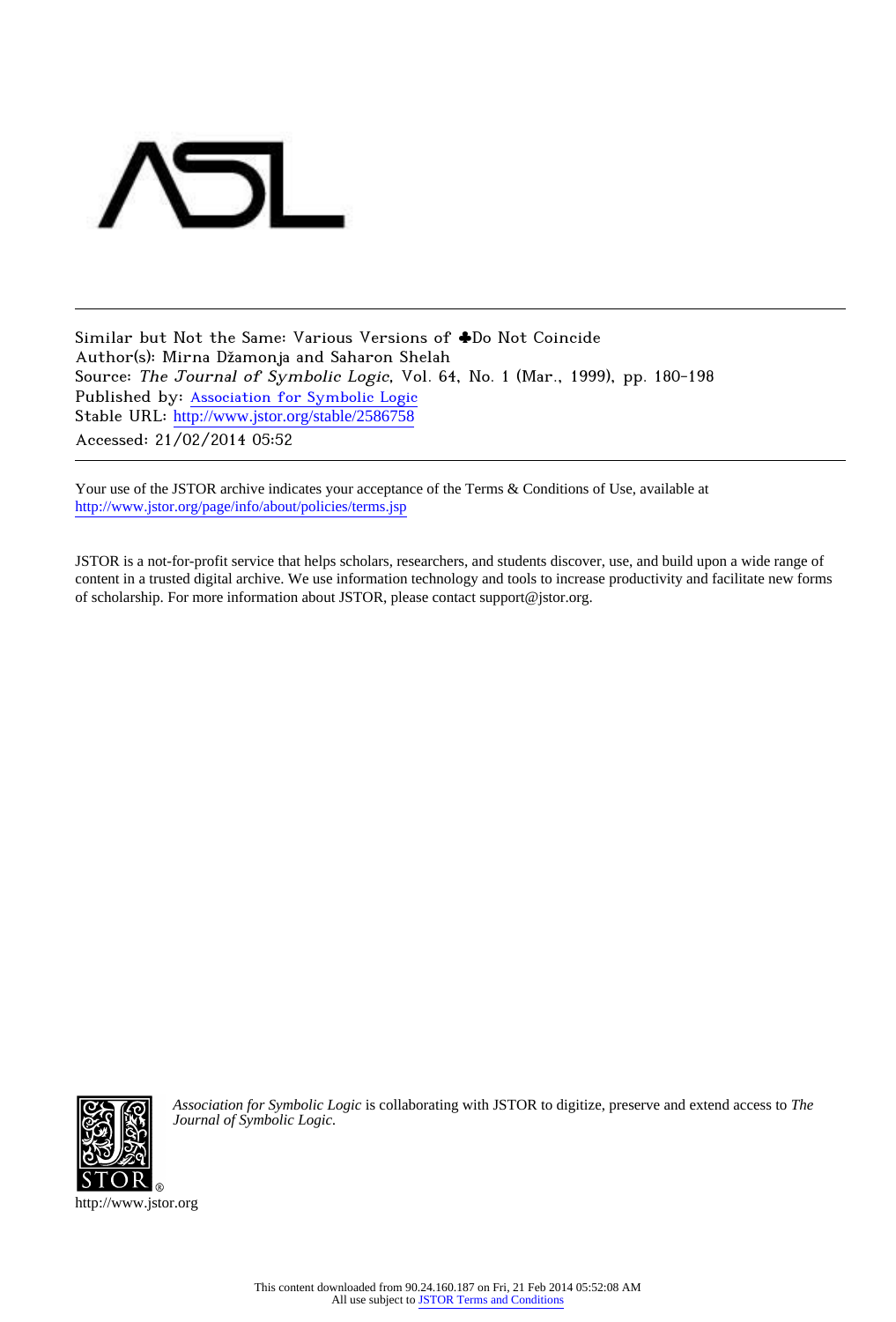## **SIMILAR BUT NOT THE SAME: VARIOUS VERSIONS OF 4 DO NOT COINCIDE**

#### **MIRNA DZAMONJA AND SAHARON SHELAH**

**Abstract. We consider various versions of the 4 principle. This principle is a known consequence of**   $\diamondsuit$ . It is well known that  $\diamondsuit$  is not sensitive to minor changes in its definition, e.g., changing the guessing **requirement form "guessing exactly" to "guessing module a finite set". We show however. that this is not true for 4. We consider some other variants of 4 as well.** 

**?1. Introduction. In this paper we consider various natural variants of 4 principle. We answer questions of S. Fuchino and M. Rajagopalan.** 

**The principle was introduced by A. Ostaszewski in [7]. It is easy to see that 4 follows from**  $\Diamond$ **, and in fact it is true that**  $\Diamond$  **is equivalent to**  $\clubsuit$  **+ CH, by an argument** of K. Devlin presented in [7]. By ([10,  $\S5$ ])  $\diamond$  and  $\clubsuit$  are not equivalent, that is, **it is consistent to have 4 without having CH. Subsequently J. Baumgartner, in an unpublished note, gave an alternative proof, via a forcing which does not collapse N, (unlike the forcing in [10]). P. Komjaith [5], continuing the proof in [10, ?5]**  proved it consistent to have MA for countable partial orderings  $+ \neg CH$ , and  $\clubsuit$ . **Then S. Fuchino, S. Shelah and L. Soukup [2] proved the same, without collapsing**   $N_{1}$ .

The original R. Jensen's formulation of  $\Diamond$  ([3]) is about the existence of a sequence  $\langle A_{\delta} : \delta < \omega_1 \rangle$  such that every  $A_{\delta}$  is an unbounded subset of  $\delta$ , and for every  $A \in [\omega_1]^{\aleph_1}$ , we have  $A \cap \delta = A_\delta$  stationarily often. Many equivalent reformulations **can be obtained by using coding techniques (see [6]). As a well known example, we mention K. Kunen's proof ([6]) that**  $\Diamond^-$  **is equivalent to**  $\Diamond$ **. Here**  $\Diamond^-$  **is the version** of  $\diamondsuit$  which says that there is a sequence

$$
\langle \{A_n^{\delta} : n < \omega \} : \delta < \omega_1 \rangle,
$$

each  $A_n^{\delta} \subseteq \delta$ , and for every  $A \in [\omega_1]^{N_1}$ , we stationarily often have that  $A \cap \delta = A_n^{\delta}$ **for some n.** 

**(K) 1999. Association for Synmbolic Logic 0022-4812/99/6401-001 3/S2.90** 

**Received November 24, 1996; revised May 7. 1997.** 

**This publication is numbered [F128]=[DjSh 574] in the list of publications of Saharon Shelah. The authors wish to thank the Basic Research Foundation of the Israel Academy of Science for the support via**  their grant number 0327398. In addition, Mirna Džamonja would like to thank the Hebrew University **of Jerusalem and the Lady Davis Foundation for the Forchheimer Postdoctoral Fellowship for the year 1994-1995 when most of the research for this paper was done. The paper was distributed in November 1995.**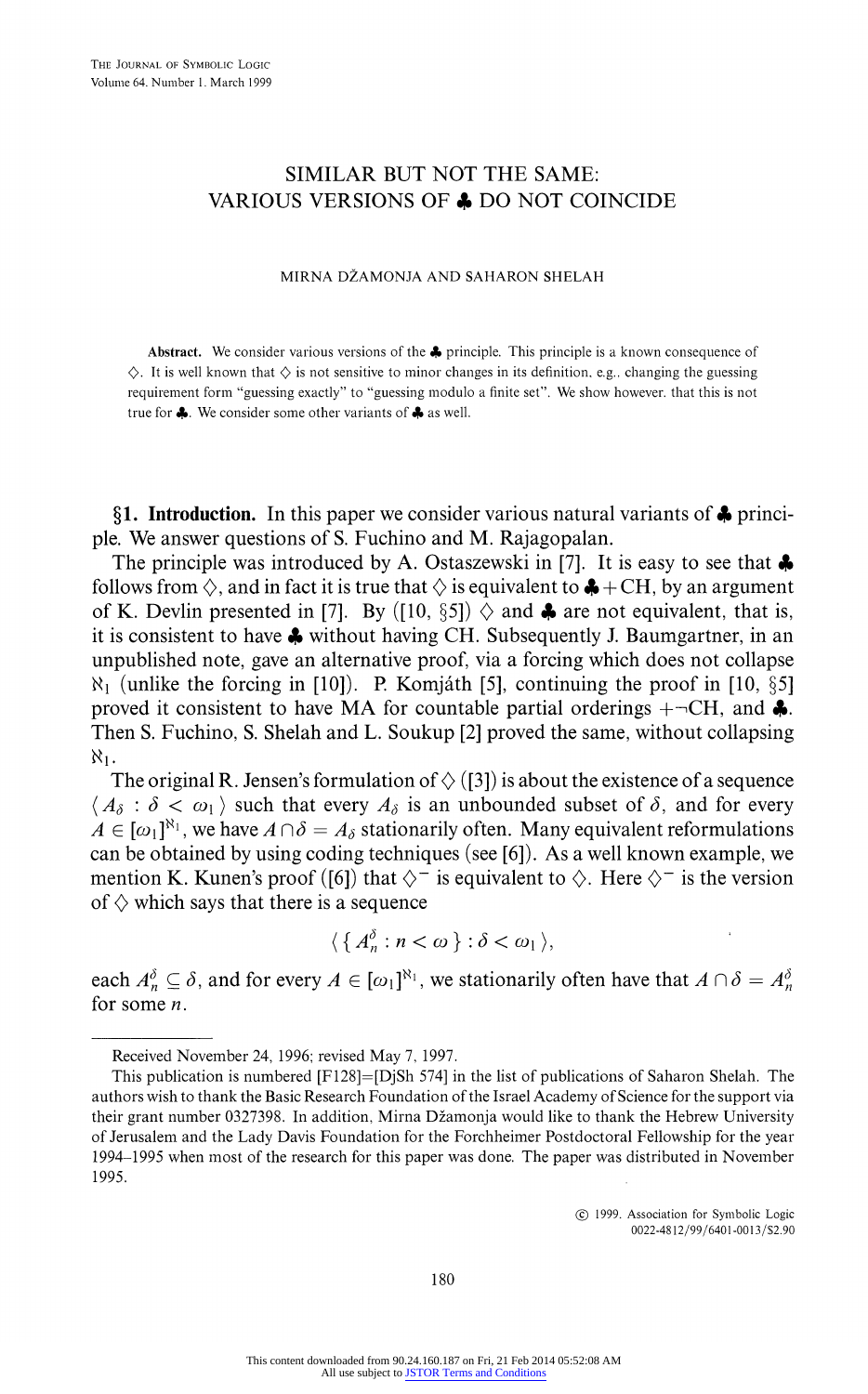**We consider the question asking if 4 has a similar invariance property. To be precise, we shall below formulate some versions of 4, and ask if any two of them are equivalent. We are particularly interested in those versions of 4 which have the**  property that the parallel version of  $\Diamond$  is equivalent to  $\Diamond$ . The main result of the **paper is that almost all of the 4-equivalences we considered, are consistently false.** 

**Versions of 4 which are weaker than the ones we consider, are already known**  to be weaker than  $\clubsuit$ . Namely, in his paper [4], I. Juhász considers the principle  $\clubsuit'$ **claiming the existence of a sequence** 

$$
\langle \langle A_n^{\delta} : n < \omega \rangle : \delta \text{ limit} < \omega_1 \rangle
$$

where for any  $\delta$  sets  $\{A_n^{\delta} : n < \omega\}$  are disjoint, and such that for every  $A \in [\omega_1]^{N_1}$ there is  $\delta$  such that for all *n* we have  $\sup(A_n^{\delta} \cap \omega_1) = \delta$ . I. Juhasz shows that  $\clubsuit$  is **true in any extension by a Cohen real.** 

We heard of the question on the equivalence between  $\clubsuit$  and  $\clubsuit$  from F. Tall, who **heard it from J. Baumgartner. J. Baumgartner credited the question to F. Galvin, who credited it to M. Rajagopalan. And indeed, M. Rajagopalan asked this ques**tion in [8], where he introduced  $\clubsuit$  (denoted there by  $\clubsuit$ <sub>F</sub>). In the same paper M. Ra**jagopalan also introduced**  $\clubsuit^2$  **(denoted there by**  $\clubsuit^{\infty}$ **) and showed that CH +**  $\clubsuit^2$ **suffices to construct an Ostaszewski space. He also asked if 42 was equivalent to 4.** The answer is negative by Theorem 2.1 below.

**Most of the other equivalence questions we consider here were first asked by S. Fuchino.** 

**We now proceed to give the relevant definitions.** 

**DEFINITION 1.1.** We define the meaning of the principle  $\clubsuit^1$  for *l* ranging in  $\{0, 1, 2, \bullet\}$  and  $\Upsilon$  a limit ordinal  $\langle \omega_1, \dots, \omega_n \rangle$  (If  $\Upsilon = \omega$  then we omit it from the **notation.)** 

**CASE 1.**  $l = 0$ .

For some stationary set  $S \subseteq \omega_1 \cap \text{LIM}$ , there is a sequence  $\langle A_\delta : \delta \in S \rangle$  such **that** 

(a)  $A_{\delta}$  is an unbounded subset of  $\delta$ .

 $(b)$  **otp** $(A_{\delta}) = \Upsilon$ .

(c) For every unbounded  $A \subseteq \omega_1$ , there is a  $\delta$  such that  $A_{\delta} \subseteq A$ .

 $CASE 2.$   $l = 1.$ 

For some stationary subset S of  $\omega_1 \cap \text{LIM}$ , there is a sequence  $\langle A_\delta : \delta \in S \rangle$  such **that** 

- (a)  $A_{\delta}$  is an unbounded subset of  $\delta$ .
- (b)  $otp(A_{\delta}) = \Upsilon$ .
- (c) For every unbounded  $A \subseteq \omega_1$ , there is a  $\delta$  such that  $|A_{\delta} \setminus A| < \aleph_0$ .

**CASE 3.**  $l = 2$ .

For some stationary  $S \subseteq \omega_1 \cap \text{LIM}$ , there is a sequence

$$
\langle \{A_n^{\delta} : n < \omega \} : \delta \in S \rangle
$$

**such that** 

(a) Each  $A_n^{\delta}$  is an unbounded subset of  $\delta$ .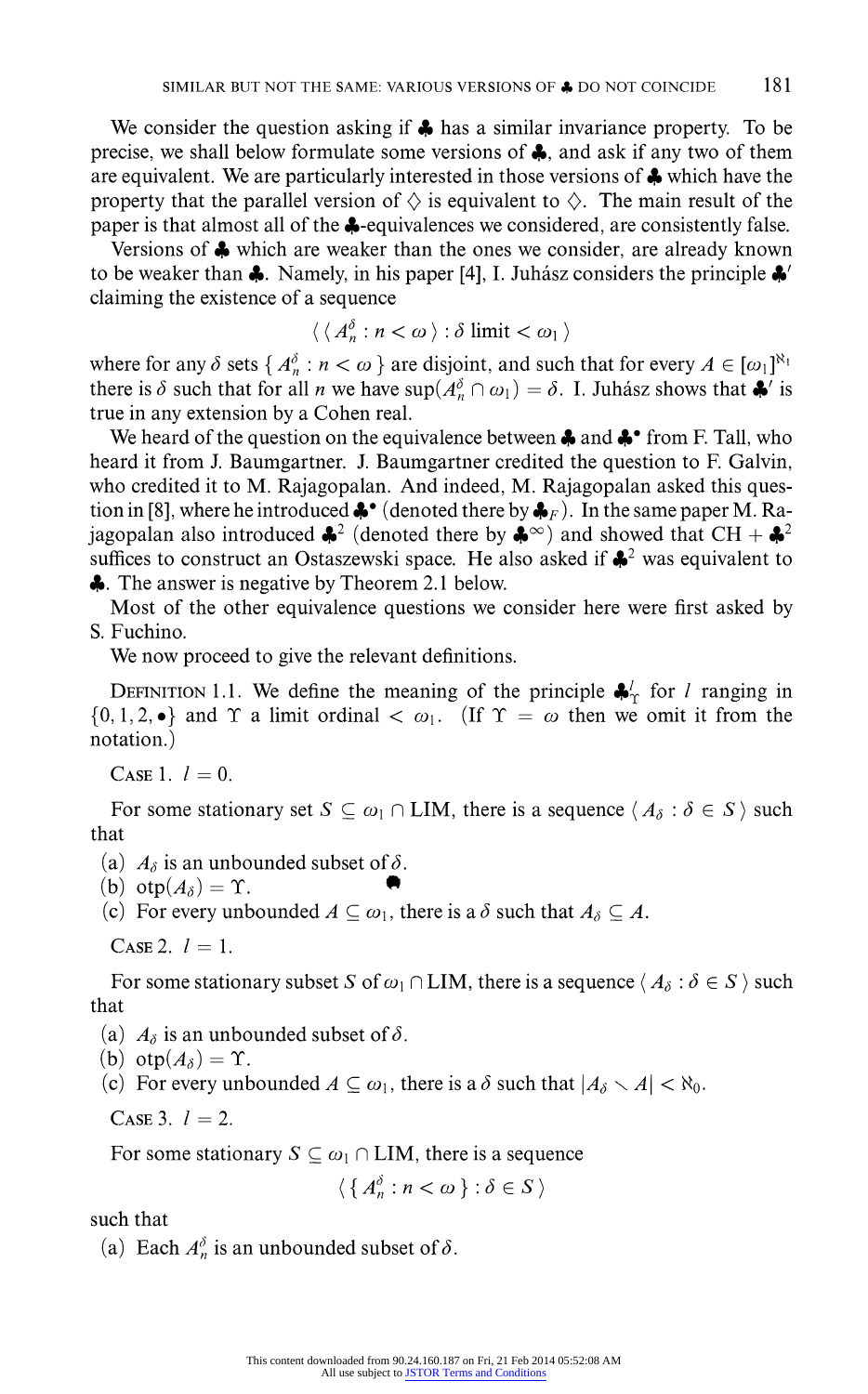(b)  $otp(A_n^{\delta}) = \Upsilon$ .

(c) For every unbounded  $A \subseteq \omega_1$ , there is a  $\delta$  and an n such that  $A_n^{\delta} \subseteq A$ .

CASE 4.  $l=$   $\bullet$ .

For some stationary set  $S \subseteq \omega_1 \cap \text{LIM}$ , there is a sequence

 $\langle \{A_m^{\delta}: m \leq m^*(\delta)\} : \delta \in S \rangle$ 

**such that** 

- (a) Each  $A_m^{\delta}$  is an unbounded subset of  $\delta$ .
- (b)  $otp(A_m^{\delta}) = \Upsilon$ .
- (c) For every unbounded  $A \subseteq \omega_1$ , there is a  $\delta$  and an  $m \leq m^*(\delta)$  such that  $A_m^{\delta} \subseteq A$ .
- (d) For all relevant  $\delta$ , we have  $m^*(\delta) < \omega$ .

**In the above, LIM stands for the class of limit ordinals.** 

**REMARK 1.2.** 

(1) One could, of course, consider the previous definitions with  $\omega_1$  replaced by **some other uncountable ordinal, in fact an uncountable regular cardinal. As our**  proofs only deal with  $\omega_1$ , we only formulate our definitions in the form given above.

Also, we could consider principles of the form  $\clubsuit_{\Upsilon}'(T)$  in which T is a stationary subset of  $\omega_1$  and parameter  $\delta$  in the above definitions is allowed to range only in T  $(i.e., S \cap T).$ 

(2) The definition that A. Ostaszewski [7] used for a **4**-sequence  $\langle A_{\delta} : \delta \in S \rangle$ **requires that for each**  $A \in [\omega_1]^{\aleph_1}$  **there is a stationary set of**  $\delta$  **such that**  $A_{\delta} \subseteq A$ **. It is** well known that this is equivalent to our definition of  $\clubsuit^0$ . Hence  $\clubsuit^0$  is the usual  $\clubsuit$ **principle of Ostaszewski, and we shall often omit the superscript 0 when discussing this principle, and freely use the equivalence between the definitions.** 

It is obvious that  $\clubsuit^0_\Upsilon \Longrightarrow \clubsuit^1_\Upsilon \Longrightarrow \clubsuit^2_\Upsilon$ , and that  $\clubsuit^0_\Upsilon \Longrightarrow \clubsuit^*_\Upsilon \Longrightarrow \clubsuit^2_\Upsilon$ . The result **of the first Sections 2 and 3 of the paper is that, except for the following simple theorem, the above are the only implications that can be drawn.** 

**THEOREM 1.3.** 

- (1) Suppose that  $\Upsilon_1$ ,  $\Upsilon_2 < \omega_1$  are limit ordinals and that  $\clubsuit_{\Upsilon_1}$  and  $\clubsuit_{\Upsilon_2}$  both hold. **Then**  $\clubsuit_{\Upsilon_1 \cdot \Upsilon_2}$  **holds.**
- (2)  $\clubsuit_{\Upsilon_1 \cdot \Upsilon_2} \Rightarrow \clubsuit_{\Upsilon_1}$  for  $\Upsilon_1$  limit  $<\omega_1$  and  $\Upsilon_2 < \omega_1$ . Similarly for the other versions **of 4 considered.**

**PROOF.** 

(1) Let  $\langle A^l_\delta : \delta \in S_l \rangle$  for  $l = 1, 2$  exemplify  $\clubsuit_{\Upsilon_l}$ . For  $\delta \in \lim(S_l) \cap S_2$  we let

$$
B_\delta \stackrel{\rm def}{=} \bigcup_{\alpha \in A^2_\delta} A^1_\alpha.
$$

Hence  $B_{\delta}$  is an unbounded subset of  $\delta$ .

Suppose that  $A \in [\omega_1]^{\aleph_1}$ . For each  $\alpha < \omega_1$ , the set  $A \setminus \alpha$  is an unbounded subset of  $\omega_1$ , hence contains stationarily many  $A^1_\delta$  as subsets. So we can find an unbounded subset  $T_1 = T_1[A]$  of  $S_1$  such that

$$
\alpha\in T_1\Longrightarrow A_\alpha^1\subseteq A\smallsetminus\sup(T_1\cap\alpha).
$$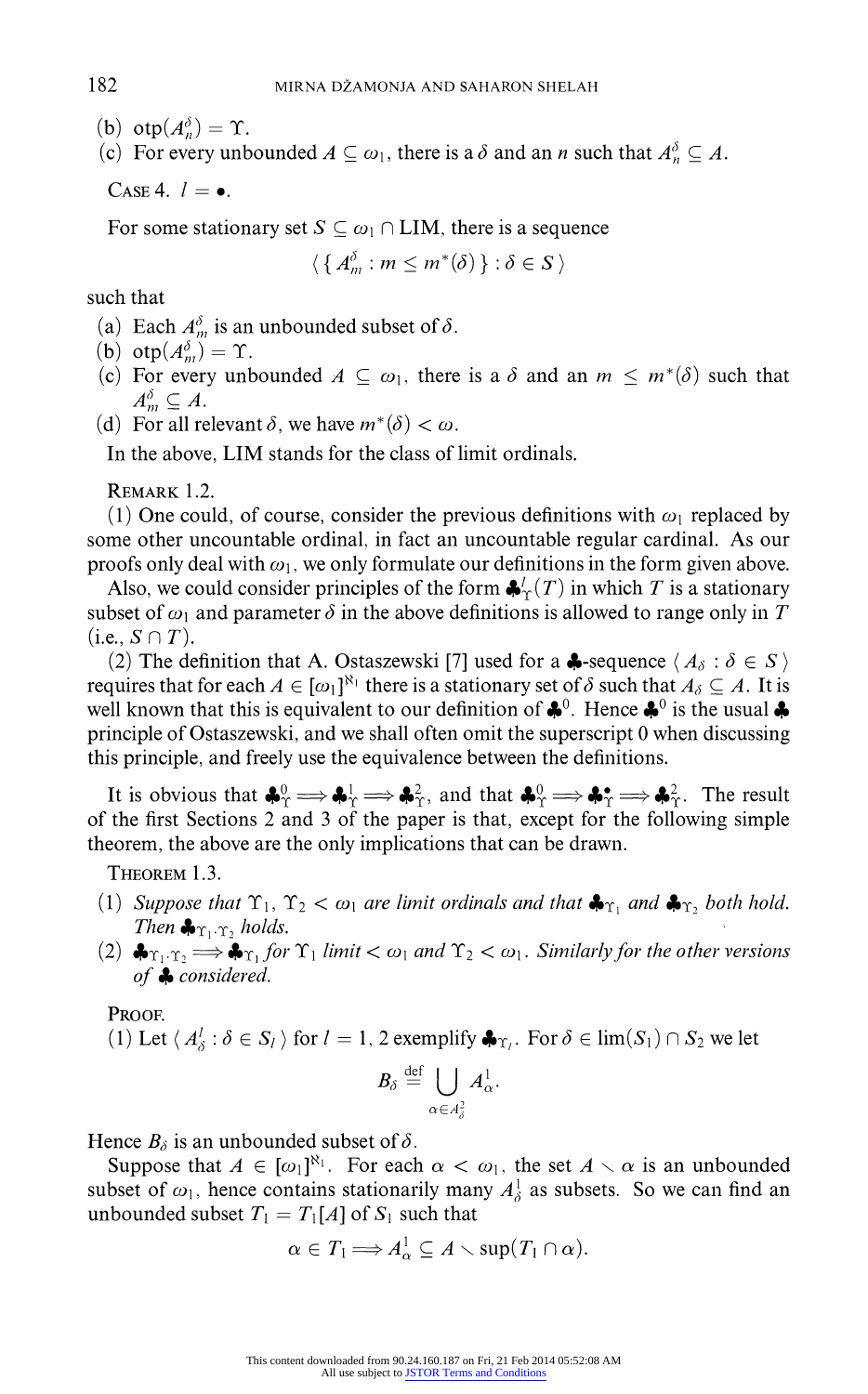Now we can find a  $\delta \in \lim(S_1) \cap S_2$  such that  $A_{\delta}^2 \subseteq T_1$ . Hence  $B_{\delta} \subseteq A$  and  $B_{\delta}$  is unbounded in  $\delta$ . Moreover,  $otp(B_{\delta}) = \Upsilon_1 \cdot \Upsilon_2$ .

We have shown that  $\langle B_\delta : \delta \in \lim(S_1) \cap S_2 \& \text{otp}(\mathcal{B}_\delta) = \Upsilon_1 \cdot \Upsilon_2 \rangle$  witnesses that  $\clubsuit_{\Upsilon_1\cdot\Upsilon}$ , holds (note that the fact that the set of relevant  $\delta$  is stationary follows from **the previous paragraph).** 

(2) Easy.  $\Box$ 

**The questions considered in the paper are answered using the same basic technique, with some changes in the definition of the particular forcing used. A detailed**  explanation of the technique and the way it is used to prove that  $\clubsuit$ <sup>1</sup> does not imply  $\clubsuit^0$ , is given in §2. The changes needed to obtain the other two theorems are **presented at the end of §2 and in §3.** 

# §2. Consistency of  $\clubsuit^1$  and  $\neg \clubsuit^0$ .

**THEOREM 2.1. CON(** $\clubsuit^1 + \neg \clubsuit$ **).** 

**PROOF.** Throughout the proof,  $\chi$  is a fixed large enough regular cardinal. **We start with a model V of ZFC such that** 

$$
V \models \diamondsuit(\omega_1) + 2^{\aleph_1} = \aleph_2,
$$

and use an iteration  $\bar{Q} = (P_{\alpha}, Q_{\beta} : \alpha \leq \omega_2 \& \beta < \omega_2)$ . The iteration is defined in **the following definition.** 

**DEFINITION 2.2.** 

(1) By a candidate for a  $\clubsuit$ , we mean a sequence of the form  $\langle A_\delta : \delta < \omega_1 \text{ limit} \rangle$ , such that  $A_{\delta}$  is an unbounded subset of  $\delta$ , with  $otp(A_{\delta}) = \omega$ .

**(2) In V, we fix a continuously increasing sequence of countable elementary submodels of**  $(\mathcal{H}(\chi), \in, \leq^*_{\chi})$ , call it  $\overline{N} = \langle N_i^0 : i < \omega_1 \rangle$ , such that

$$
\mathscr{H}(\aleph_1)\subseteq\bigcup_{i<\omega_1}N_i^0
$$

(this is possible by CH), and  $\langle N_i^0 : j \le i \rangle \in N_i^0$  for  $i < \omega_1$ .

**(3) During the iteration, we do a bookkeeping which hands us candidates for 4.** 

(4) Suppose that  $\beta < \omega_2$ , and let us define  $Q_\beta$ , while working in  $V^{P_\beta}$ .

(a) Suppose that CH holds in  $V^{P_\beta}$  and the bookkeeping gives us a sequence  $\overline{A}^{\beta} = \langle A_{\delta}^{\beta} : \delta < \omega_1 \text{ a limit ordinal } \rangle$  which is a candidate for **4.** For some club  $E_\beta$  of  $\omega_1$  we choose a continuously increasing sequence  $\overline{N}^\beta = \langle N_i^\beta : i \in E_\beta \rangle$  of countable elementary submodels of  $(\mathcal{H}(\chi), \in, \lt^*_{\chi})$ , such that we have

$$
\mathscr{H}(\aleph_1)\subseteq\bigcup_{i\in E_\beta}N_i^\beta,
$$

and such that for every  $i \in E_\beta$  we have  $N_i^\beta \cap V = N_i^0$ , while

$$
\langle N_j^{\beta} : j \leq i \rangle \in N_{\min(E_{\beta} \setminus (i+1))}^{\beta}
$$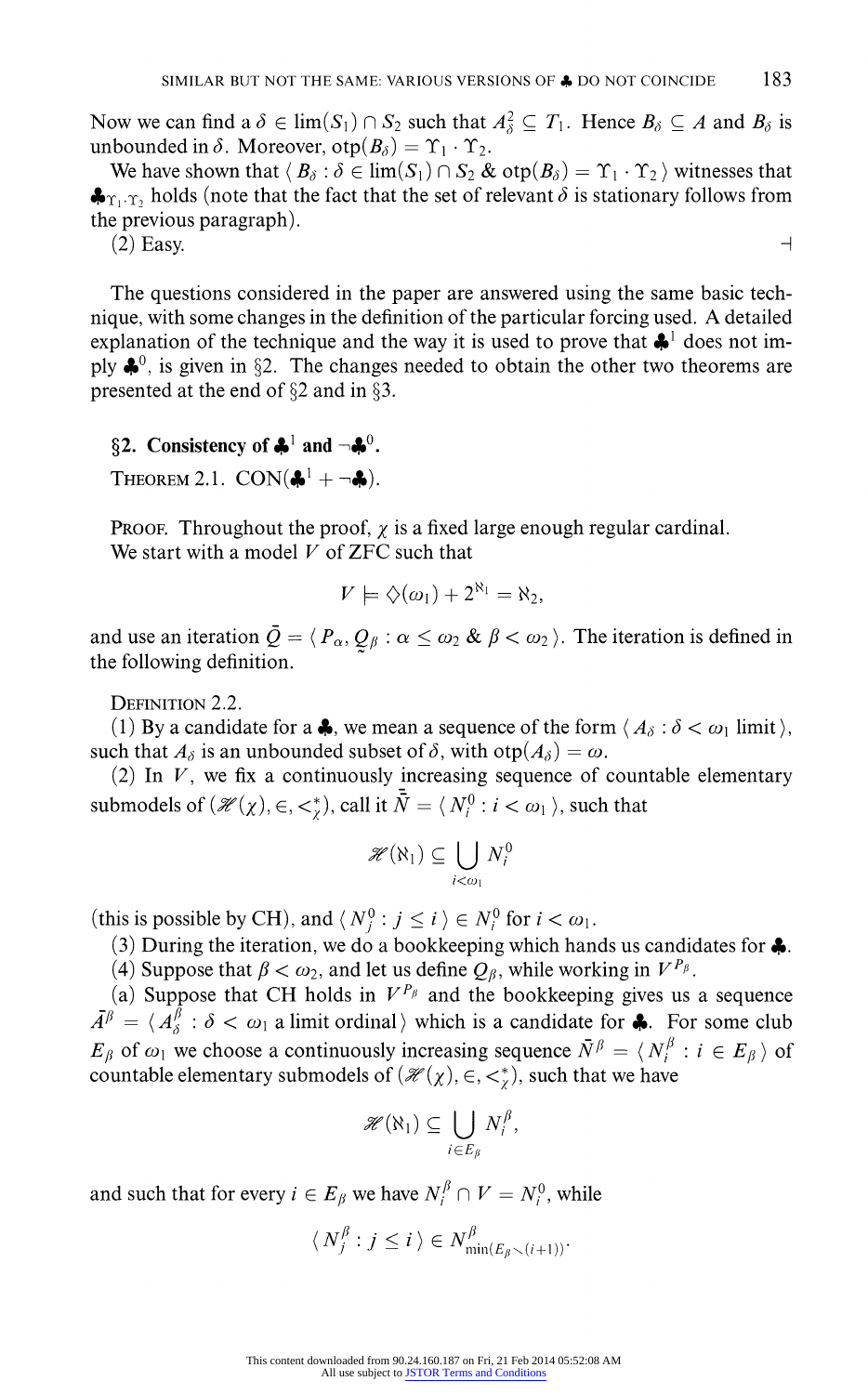Furthermore,  $\bar{A}^{\beta} \in N_{\min(E_{\beta})}^{\beta}$ . Then  $Q_{\beta} = Q_{\beta_{\bar{A},\bar{N}}\beta}$  is defined by

$$
Q_{\beta} \stackrel{\text{def}}{=} \{ f : (i) \ f \text{ is a partial function from } \omega_1 \text{ to } \{0, 1\}
$$
  
\n(ii)  $\text{otp}(\text{Dom}(f)) < \omega^{\omega}$   
\n(iii)  $f \upharpoonright (N_i^{\beta} \cap \omega_1) \in N_{\min(E_{\beta} \setminus (i+1))}^{\beta}, \text{ for } i \in E_{\beta}$   
\n(iv)  $f^{-1}(\{1\}) \cap A_{\delta}^{\beta} = \emptyset \Longrightarrow |\text{Dom}(f) \cap A_{\delta}^{\beta}| < \aleph_0$   
\n(v)  $f \in V \}.$ 

(b) If  $\neg$ CH, then  $Q_\beta = \emptyset$ . (Of course, our situation will be such that this case **never occurs.)** 

In  $Q_{\alpha}$ , the order is given by

 $f \leq g \iff g$  extends  $f$  as a function.

(5) For  $\alpha \leq \omega_2$ , we define inductively

$$
P_{\alpha} \stackrel{\text{def}}{=} \{ p : \text{Dom}(p) \in [\alpha]^{\leq \aleph_0} \& (\forall \beta \in \text{Dom}(p))
$$
  

$$
(p(\beta) \text{ is a canonical hereditary countable over Ord}
$$

 $P_\beta$ -name of a member of  $Q_\beta$ , and  $p \upharpoonright \beta \Vdash_{P_\beta} "p(\beta) \in Q_\beta"$ ) }.

The order in  $P_{\alpha}$  is given by

$$
p \le q \iff (i) \text{ Dom}(p) \subseteq \text{Dom}(q).
$$
  
(ii) For all  $\beta \le \alpha$ , we have  $q \upharpoonright \beta \Vdash "p(\beta) \le q(\beta)$ ".  
(iii)  $\{ \gamma \in \text{Dom}(p) : p(\gamma) \ne q(\gamma) \}$  is finite.

**DEFINITION 2.3. Suppose**  $\alpha \leq \omega_2$ , and  $p \leq q \in P_\alpha$ . Then

- (1) We say that q purely extends p, if  $q \mid Dom(p) = p$ . We write  $p \leq_{pr} q$ .
- (2) We say that q apurely extends p, if  $Dom(p) = Dom(q)$ . We write  $p \leq_{apr} q$ .
- (3) The meaning of  $p \geq_{pr} q$  and  $p \geq_{apr} q$  is defined in the obvious way.

**DEFINITION 2.4. Suppose that**  $\gamma < \omega_1$ **. A forcing notion P is said to be** *purely* **y-proper if:** 

For every  $p \in P$  and a continuously increasing sequence  $\langle N_i : i \leq \gamma \rangle$ of countable elementary submodels of  $(\mathcal{H}(\chi), \in, \leq^*_{\chi})$  with  $p, P \in N_0$ ,  $\langle N_j : j \leq i \rangle \in N_{i+1}$ , there is a  $q \geq_{pr} p$  which is  $(N_i, P)$ -generic for all  $i \leq \gamma$ .

**FACT 2.5.** A ccc forcing notion is purely y-proper for every  $\gamma < \omega_1$ .

**PROOF OF THE FACT. This is because every condition in a ccc forcing is generic,**  see [9, III, 2.6 and 2.9].

#### **General facts about the iterations like the one we are using.**

**FACT 2.6. Iterations with the support we are using, have the following general properties:** 

(1)  $\alpha \leq \beta \Longrightarrow P_{\alpha} \subseteq P_{\beta}$  as ordered sets.

(2)  $(\alpha \leq \beta \& q \in P_{\beta}) \Longrightarrow (q \, \alpha \in P_{\alpha} \& q \, \alpha \leq q).$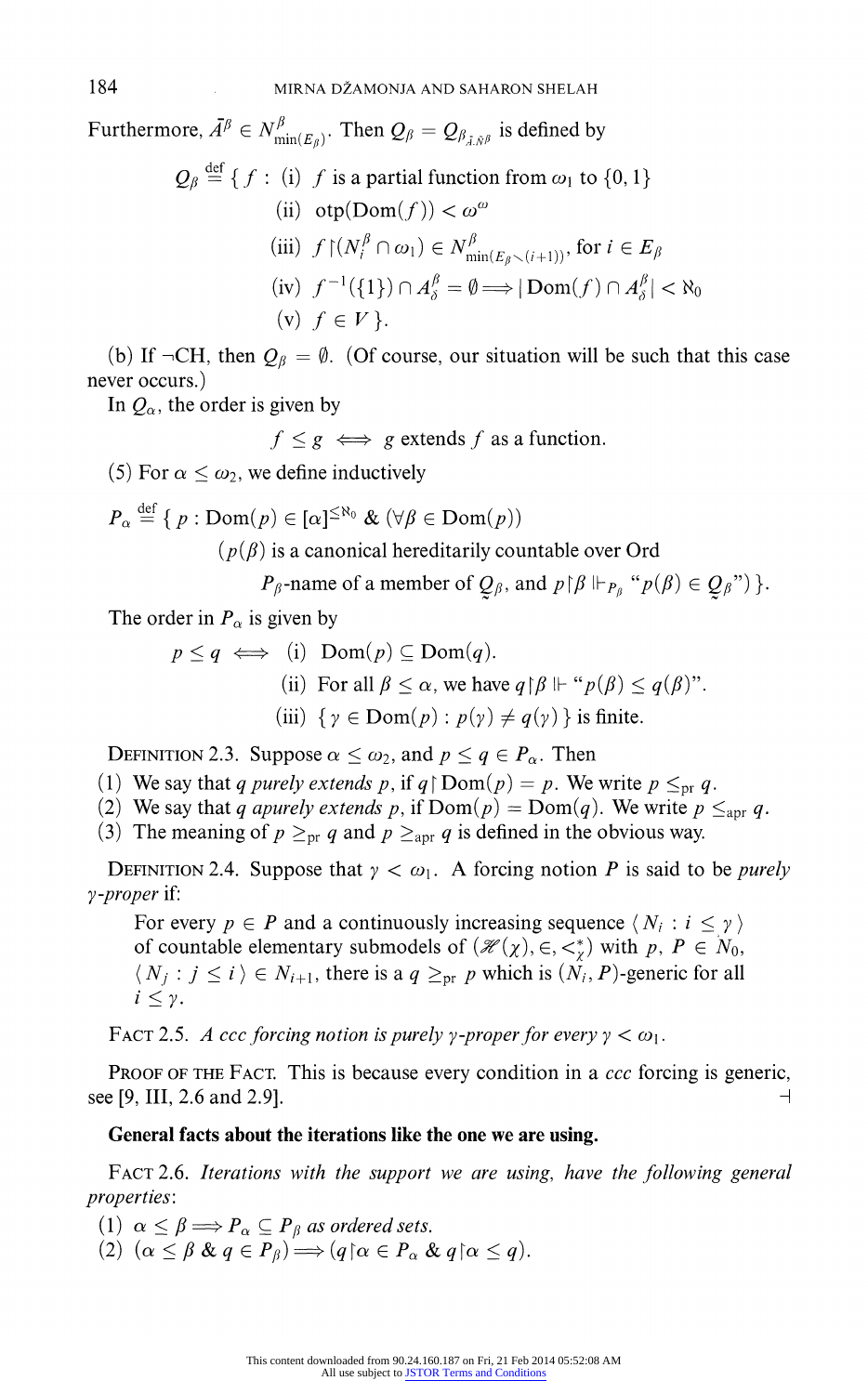- (3)  $(\alpha \leq \beta \& p \in P_{\beta} \& p \, \alpha \leq q \in P_{\alpha}) \Longrightarrow q \cup (p \, | [\alpha, \beta)) \in P_{\beta}$  is the least upper **bound of p and q.**
- (4) If  $\alpha < \beta$ , then  $P_{\alpha} < \beta P_{\beta}$ . Hence,  $G_{P_{\alpha+1}}/G_{P_{\alpha}}$  gives rise to a directed subset of  $Q_{\alpha}$  over  $V[G_{P_{\alpha}}].$
- (5) If  $\langle p_i : i < i^* < \omega_1 \rangle$  is a  $\leq_{\text{pr}}$ -increasing sequence in  $P_{\alpha^*}$  for some  $\alpha^* \leq \omega_2$ , then  $p \stackrel{\text{def}}{=} \bigcup_{i \geq i*} p_i$  is a condition in  $P_{\alpha^*}$  and for every  $i < i^*$  we have  $p_i \leq_{\text{pr}} p$ .
- (6) Pure properness is preserved by the iteration. Moreover, for any  $\gamma < \omega_1$ , pure **y-properness is preserved by the iteration.**

**PROOF OF THE FACT.** 

 $(1)$ – $(5)$  Just checking.

**(6) The statement follows from some more general facts proved in [9, XIV]. A direct proof can be given along the lines of the proof that countable support**  iterations preserve properness,  $[9, III, 3.2]$ .

### **Back to our specific iteration.**

**CLAIM 2.7.** Suppose  $\alpha^* < \omega_2$ . In  $V^{P_{\alpha^*}}$ , the forcing  $Q_{\alpha^*}$  has the ccc. Moreover, it **has the property of Knaster.** 

**PROOF OF THE CLAIM.** We fix such an  $\alpha^*$  and work in  $V^{P_{\alpha^*}}$ . We assume CH, as otherwise we have defined  $Q_{\alpha^*}$  as an empty set.

**Hence sequences**  $\bar{N}^{\alpha^*} \stackrel{\text{def}}{=} \langle N_i^{\alpha^*} : i \in E_{\alpha^*} \rangle$  **and**  $\langle A_{\alpha}^{\alpha^*} : \delta < \omega_1 \text{ limit} \rangle$  **are given. Let** 

$$
E \stackrel{\text{def}}{=} \{ \delta \in E_{\alpha^*} : N_{\delta}^{\alpha_*} \cap \omega_1 = \delta \},
$$

so E is a club of  $\omega_1$ . Suppose that  $q_\alpha \in Q_{\alpha^*}$  for  $\alpha < \omega_1$  are given. Let

 $A \stackrel{\text{def}}{=} {\delta \in E : \text{for some } \alpha \in E \setminus \delta \text{ we have } \delta > \sup(\delta \cap \text{Dom}(q_{\alpha})) }$ .

A contains a final segment of  $\operatorname{acc}(E)$ , as otherwise we can find an increasing sequence  $\langle \delta_i : i < \omega^{\omega} \rangle$  from  $\mathrm{acc}(E) \setminus A$ . Choose  $\alpha \geq \sup\{\delta_i : i < \omega^{\omega}\}\$  with  $\alpha \in E$ . Hence for all  $i < \omega^{\omega}$  we have that  $\delta_i = \sup[Dom(q_{\alpha}) \cap \delta_i]$ , which is in contradiction with  $otp(Dom(q_{\alpha})) < \omega^{\omega}$ .

Let C be a club such that  $A \supseteq C$ . For  $\delta \in C$ , we fix an ordinal  $\alpha_{\delta}$  witnessing **that**  $\delta \in A$ . So  $\alpha_{\delta} \in E \setminus \delta$  and  $\delta > \sup(\delta \cap \text{Dom}(q_{\alpha_{\delta}})).$ 

For  $\delta \in C$ , let  $g(\delta)$  be defined as the minimal ordinal  $\in E$  such that  $q_{\alpha_{\delta}} \in N^{\alpha_{\star}}_{g(\delta)}$ (note that g is well defined). Hence, the set of  $\delta \in C$  which are closed under g, is a club of  $\omega_1$ . Call this club  $C_1$ .

Note that there is a stationary  $S \subseteq C_1$  such that for some  $\xi^*$  we have

 $\delta \in S \Longrightarrow \sup(\delta \cap \text{Dom}(q_{\alpha_{\delta}})) = \xi^*.$ 

Now notice that for  $\delta_1 < \delta_2 \in C_1$ , we have

$$
\text{Dom}(q_{\alpha_{\delta_1}}) \subseteq N_{\alpha_{\delta_2}}^{\alpha^*} \cap \omega_1 = \alpha_{\delta_2}.
$$

So, if  $\delta_1 < \delta_2 \in S$ , we have

$$
\text{Dom}(q_{\alpha_{\delta_1}}) \cap \text{Dom}(q_{\alpha_{\delta_2}}) \subseteq \alpha_{\delta_2} \cap \text{Dom}(q_{\alpha_{\delta_2}}) \subseteq \xi^*.
$$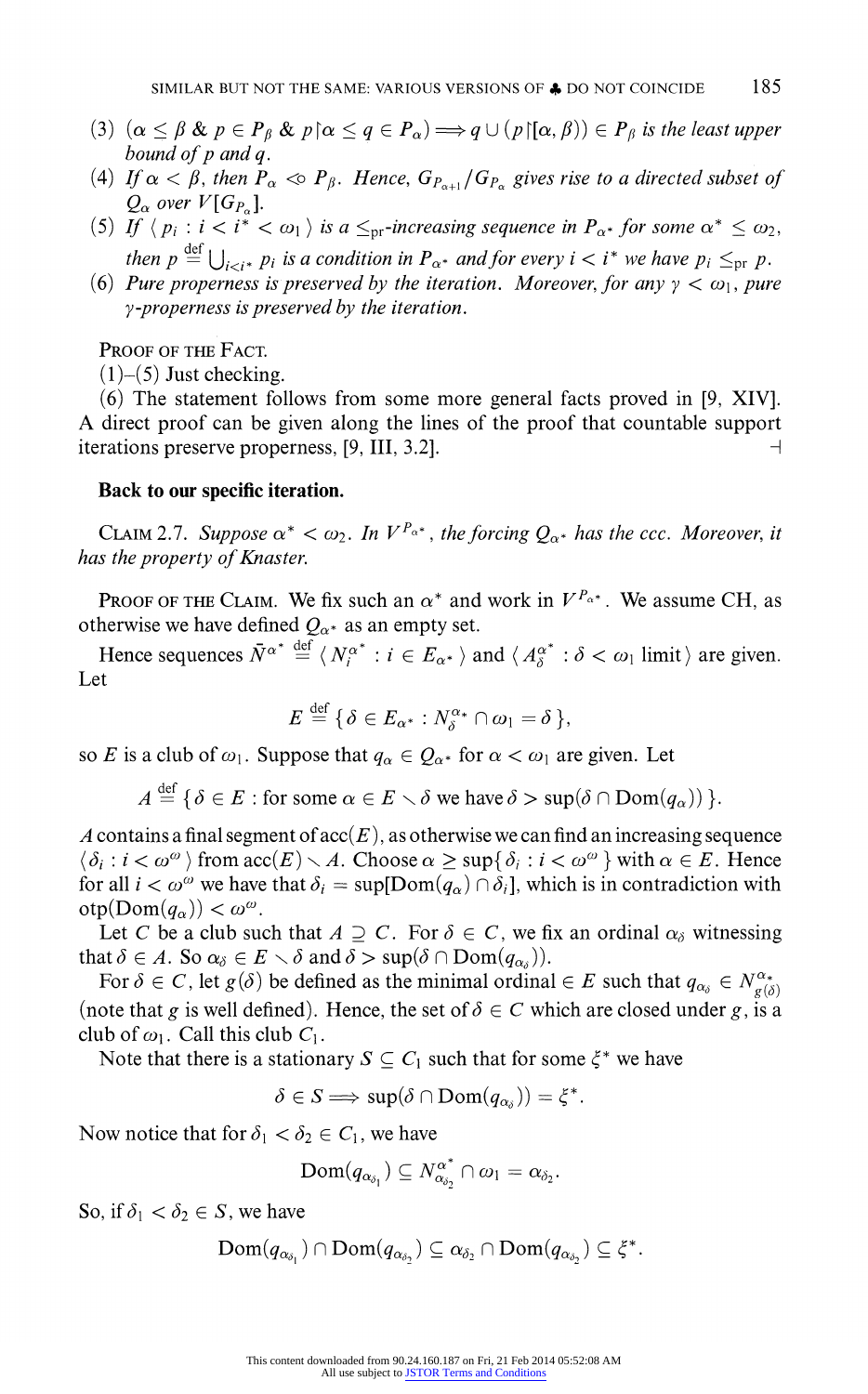Now let  $\delta^* \stackrel{\text{def}}{=} \min(S)$ , so  $\delta^* > \xi^*$ . By (iii) in the definition of  $Q_{\alpha^*, \bar{N}^{\alpha^*}}$ , for every  $\delta \in S$  we have

$$
q_{\alpha_{\delta}}(\mathrm{Dom}(q_{\alpha_{\delta}})\cap \zeta^{*})=(q_{\alpha_{\delta}}(\mathrm{Dom}(q_{\alpha_{\delta}})\cap \delta^{*}))\!\upharpoonright\!\zeta^{*}\in N_{\mathrm{min}(E_{\alpha^{*}}\smallsetminus (\delta^{*}+1))}^{\alpha^{*}}
$$

**So, there are only countably many possibilities, hence we can find an uncountable**  set of  $\alpha_{\delta}$  such that  $q_{\alpha_{\delta}}$  are pairwise compatible.

**REMARK 2.8. ccc orders like the one above were considered by Abraham, Rubin and Shelah in [1].** 

**CONCLUSION 2.9.** For all  $\alpha \leq \omega_2$ , the forcing  $P_\alpha$  is purely y-proper for all  $\gamma < \omega_1$ .

**[Why? By Fact 2.5, Fact 2.6 (6) and Claim 2.7.]** 

**CLAIM 2.10.** The following hold for every  $\alpha^* \leq \omega_2$ :

(1) In  $P_{\alpha^*}$ , if  $p \leq r$ , then for some unique q we have

 $p \leq_{\text{pr}} q \leq_{\text{apr}} r \& (\alpha \in \text{Dom}(q) \& q(\alpha) \neq r(\alpha) \Longrightarrow \alpha \in \text{Dom}(p)).$ 

- (2) The following is impossible in  $P_{\alpha^*}$ : There is a sequence  $\langle q_i : i < \omega_1 \rangle$  which is  $\leq_{\text{pr}}$ -increasing, but for which **there is an antichain**  $\langle r_i : i < \omega_1 \rangle$  such that  $q_i \leq_{\text{apr}} r_i$ .
- (3) If  $p \in P_{\alpha^*}$  and  $\tau$  is a  $P_{\alpha^*}$ -name of an ordinal, then there is  $q \in P_{\alpha^*}$  with  $p \leq_{\text{pr}} q$ , **and a countable antichain**  $I \subseteq \{r : q \leq_{\text{apr}} r\}$  **predense above q, such that each**  $r \in I$  forces a value to  $\tau$ .
- (4) If  $\alpha^* < \omega_2$ , then  $\Vdash_{P_{\alpha^*}}$  " $|Q_{\alpha^*}| = \aleph_1$ ".
- (5) If  $\alpha^* < \omega_2$ , then  $V^{P_{\alpha^*}} \models \text{CH}$ .
- (6)  $Q_{\alpha^*}$  is closed under finite unions of functions which agree on their common **domain.**

$$
(7) V^{P_{\alpha^*}} \vDash 2^{\aleph_1} = \aleph_2.
$$

(8)  $P_{\alpha^*}$  satisfies  $\aleph_2$ -cc.

**PROOF OF THE CLAIM.** 

(1) Define q by  $q \stackrel{\text{def}}{=} p \cup (r \upharpoonright (\text{Dom}(r) \smallsetminus \text{Dom}(p)))$ 

 $\mathbf{d} \cdot \mathbf{c}$ 

(2) We prove this by induction on  $\alpha^*$ . The case  $\alpha^* = 0$  is vacuous, and if  $\alpha^*$  is **a** successor ordinal, the statement easily follows from the fact that each  $Q_\alpha$  has the **property of Knaster.** 

**Suppose that**  $\alpha^*$  **is a limit ordinal and**  $\langle q_i : i < \omega_1 \rangle$ **,**  $\langle r_i : i < \omega_1 \rangle$  **exemplify a** contradiction to (2). For  $i < \omega_1$  let

$$
w_i \stackrel{\text{def}}{=} \{ \alpha \in \text{Dom}(q_i) : r_i(\alpha) \neq q_i(\alpha) \},
$$

hence  $w_i$  is a finite set. Without loss of generality, we can assume that sets  $w_i$  ( $i < \omega_1$ ) form a  $\Delta$ -system with root  $w^*$ . Let  $\beta^* \stackrel{\text{def}}{=} \text{Max}(w^*) + 1$ , so  $\beta^* < \alpha^*$ .

**Now notice that** 

$$
\alpha \in \text{Dom}(r_i) \cap \text{Dom}(r_j) \& \neg(\Vdash_{P_\alpha} "r_i(\alpha), r_j(\alpha) \text{ are compatible})
$$

implies that  $\alpha \in w^*$ , for any  $i, j < \omega_1$ . Hence,  $\langle q_i | \beta^* : i < \omega_1 \rangle$  and  $\langle r_i | \beta^* : i < \omega_1 \rangle$  $\omega_1$  exemplify that (2) fails at  $\beta^*$ , contradicting the induction hypothesis.

(3) We work in  $V^{P_{\alpha^*}}$ . Fix such p and  $\tau$ . Let J be an antichain predense above p, such that every  $r \in J$  forces a value to  $\tau$ .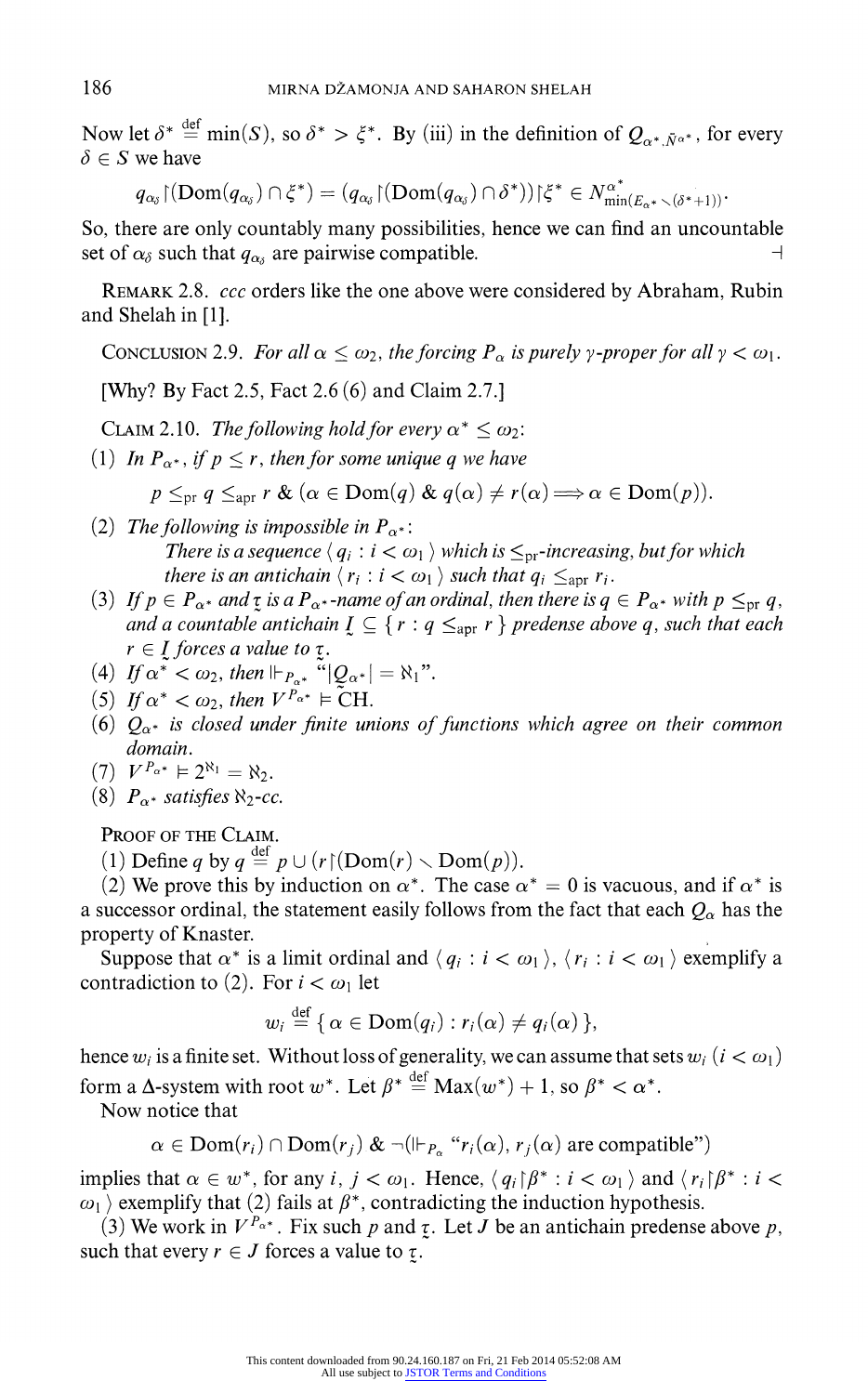We try to choose by induction on  $i < \omega_1$  conditions  $p_i$ ,  $r_i$  such that

- $\bullet$   $p_0 = p$ ,
- $\bullet$   $j < i \Longrightarrow p_j \leq_{\text{pr}} p_i$ ,
- $\bullet$   $r_i \in J$ ,
- $\bullet$   $p_i \leq_{\text{apr}} r_i$ ,
- $\bullet$   $j < i \Longrightarrow r_i \perp r_j$ .

**If we succeed, (2) is violated, a contradiction.** 

So, we are stuck at some  $i^* < \omega_1$ . We can let  $q \stackrel{\text{def}}{=} p_{i^*}$  and  $I \stackrel{\text{def}}{=} \{r_i : i < i^* \}$ . (4) Obvious from the definition of  $Q_{\alpha^*}$ .

- (5) Can be proved by induction on  $\alpha^*$ , using (3) and (4).
- **(6) Just check.**

(7) Follows from the definition of  $P_{\alpha^*}$ , part (3) of this claim, and the fact that  $V \vDash 2^{\aleph_1} = \aleph_2.$ 

**(8) By 2.2(5) and part (4) of this claim (see [9, III, 4.1] for the analogue in the case of countable support iterations).**  $\Box$ 

**CLAIM 2.11.** It is possible to arrange the bookkeeping, so that  $\Vdash_{P_{\omega}} \neg \clubsuit$ .

**PROOF OF THE CLAIM. As usual, using Claim 2.10(7), it suffices to prove that for**  every  $\alpha^* < \omega_2$ , in  $V^{P_{\alpha^*}}$  we have

 $\mathbb{F}_{Q_{\alpha^*}}$  " $\langle A_s^{\alpha^*} : \delta < \omega_1 \rangle$  is not a **4**-sequence."

Let G be  $Q_{\alpha^*}$ -generic over  $V^{P_{\alpha^*}}$ , and let  $F \stackrel{\text{def}}{=} \bigcup G$ . Let  $A \stackrel{\text{def}}{=} F^{-1}(\{0\})$ . Suppose that  $A \supseteq \overline{A_{\delta}^{\alpha}}^*$  for some  $\delta$ . Then for every  $f \in \overline{G}$  we have  $f^{-1}(\{1\}) \cap \overline{A_{\delta}^{\alpha}}^* = \emptyset$ , so  $|\text{Dom}(f) \cap A^{\alpha^*}_{\delta}| < \aleph_0$ .

**However, the following is true:** 

**SUBCLAIM 2.12. The set** 

$$
\mathscr{F} \stackrel{\text{def}}{=} \{ f \in \mathcal{Q}_{\alpha^*} : |\text{Dom}(f) \cap A_{\delta}^{\alpha^*}| = \aleph_0 \text{ or } f^{-1}(\{1\}) \cap A_{\delta}^{\alpha^*} \neq \emptyset \}
$$

is dense in  $Q_{\alpha^*}$ .

**PROOF OF THE SUBCLAIM.** Given  $f \in Q_{\alpha^*}$ . If  $Dom(f) \cap A_{\delta}^{\alpha^*}$  is infinite, then  $f \in \mathcal{F}$ . Otherwise, let  $\beta \stackrel{\text{def}}{=} \min(A_{\delta}^{\alpha^*}) \setminus \text{Dom}(f)$ . Let  $g \stackrel{\text{def}}{=} f \cup \{(\beta, 1)\}\)$ , hence  $g \ge f$  and  $g \in \mathcal{F}$ .

We obtain a contradiction, hence A is not a superset of  $A_{\delta}^{\alpha^*}$ .

**DEFINITION 2.13. Suppose that** 

(a)  $\gamma < \omega_1$ ,

- **(b)**  $\bar{N} = \langle N_i : i \leq \gamma \rangle$  is a continuous increasing sequence of countable elementary submodels of  $\langle \mathcal{H}(\chi), \in, \lt^*_{\chi} \rangle$ ,
- (c)  $\tau$ ,  $\bar{Q} \in N_0$  and  $p \in P_{\omega_2} \cap N_0$ ,
- (d)  $p \Vdash "r \in [\omega_1]^{\aleph_1}$ " and
- (e)  $\overline{N} \restriction (i+1) \in N_{i+1}$  for  $i < \gamma$ .

We say that  $\epsilon \leq \gamma$  is *bad* for  $(\bar{N}, \tau, p, \bar{Q})$  if  $\epsilon$  is a limit ordinal, and there are no  $r_n$ ,  $\beta_n \in N_{\varepsilon}$   $(n < \omega)$  such that

(1)  $r_n \Vdash_{P_{\omega_2}} \text{``}\beta_n \in \mathfrak{X}"$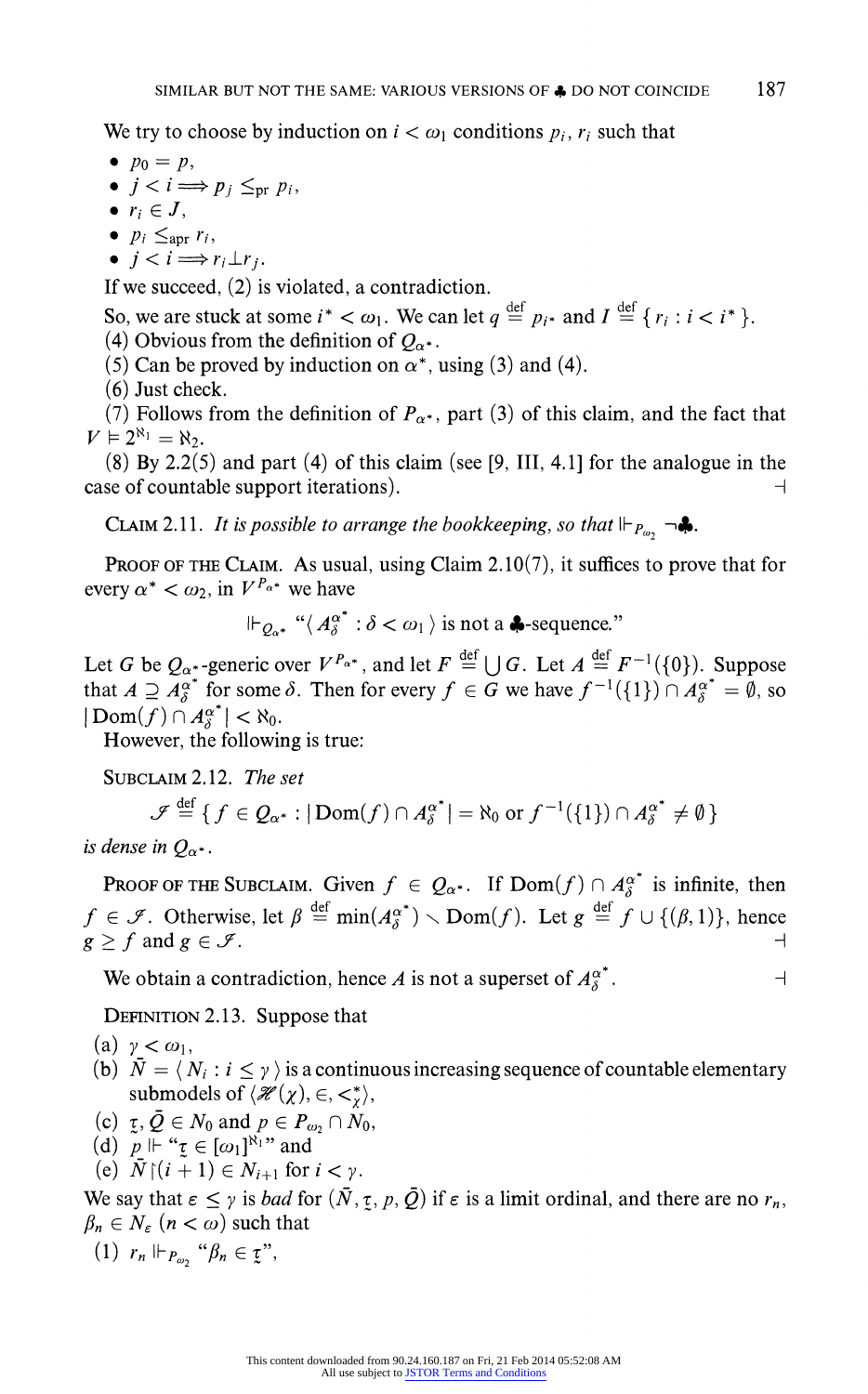- $(2)$   $\bigcup_{n\in\omega}\beta_n=N_{\varepsilon}\cap\omega_1,$
- (3)  $r_n \geq p$  for all *n*,
- (4)  $\beta_n$  increase with *n*,
- (5) for some  $n_0 \in \omega$  the set  $\{r_n : n \geq n_0\}$  has an upper bound in  $P_{\omega_2}$ ,
- (6)  $\bar{r}_{\bar{N}\upharpoonright \varepsilon, p, \tau} \stackrel{\text{def}}{=} \langle r_n : n < \omega \rangle \text{ and } \bar{\beta}_{\bar{N}\upharpoonright \varepsilon, p, \tau} \stackrel{\text{def}}{=} \langle \beta_n : n < \omega \rangle \text{ are definable in }$  $(\mathcal{H}(\chi)^V, \in, \lt^*)$  from the isomorphism type of  $(\langle N_\xi : \xi \leq \varepsilon \rangle, p, \xi, \overline{Q})$  (we **shall sometimes abbreviate this by saying that these objects are defined in a canonical way).**

**MAIN CLAIM 2.14.** Suppose that  $\overline{N}$ ,  $\gamma$ ,  $p$  and  $\tau$  are as in Definition 2.13. Then the **set** 

$$
B \stackrel{\text{def}}{=} \{ \varepsilon \leq \gamma : \varepsilon \text{ bad for } (\bar{N}, \underline{\tau}, p, \bar{Q}) \}
$$

has order type  $< \omega^{\omega}$ .

**PROOF OF THE MAIN CLAIM. We start by** 

**SUBCLAIM 2.15.** Let  $\overline{N}$ ,  $\gamma$ ,  $p$  and  $\tau$  be as in the hypothesis of Claim 2.14. Then, we can choose canonically a sequence  $\bar{p} = \langle p_i : j < \omega \rangle$  such that

- (1)  $\bar{p}$  is  $\leq_{pr}$ -increasing.
- $(2)$   $p_0 = p$ .
- **(3)** For  $i < \gamma$  and  $n < \omega$ , we have that  $p_{\omega i+n} \in N_{i+1}$ .
- **(4)** For each  $i < \gamma$ , for every formula  $\psi(x, y)$  with parameters in  $N_i$ , there are **infinitely many n such that one of the following occurs:** 
	- ( $\alpha$ ) For no  $p' \geq p_{\omega i+n}$  do we have that for some y, the formula  $\psi(p', y)$  holds.
	- ( $\beta$ ) For the  $\lt^*_{\tau}$ -first  $r \geq p_{\omega i+n}$  such that  $\psi(r, y)$  holds for some y, we have  $r \geq_{\text{apr}} p_{\omega i+n+1}$ .
- (5) For  $j < \omega \gamma$  a limit ordinal, we have  $p_j = \bigcup_{i < j} p_i$ .

**PROOF OF THE SUBCLAIM.** We prove this by induction on  $\gamma$ , for all  $\overline{N}$  and  $p$ .

If  $y = 0$ , there is nothing to prove.

If  $\gamma < \omega_1$  is a limit ordinal, we fix an increasing sequence  $\langle \gamma_k : k < \omega \rangle$  which is cofinal in y, such that  $y_0 = 0$  (we are taking the  $\langle x \rangle$ -first sequence like that). By **induction on k** we define  $\langle p_j : \omega p_k < j \leq \omega p_{k+1} \rangle$ . We let  $p_0 \stackrel{\text{def}}{=} p$ . At the stage **k** of **the induction we use the induction hypothesis with**  $p_{\omega_{\gamma_k}}, \langle N_j : \omega_{\gamma_k} < j \leq \omega_{\gamma_{k+1}} \rangle$ here standing for p,  $\bar{N}$  there, obtaining  $\langle p_j : \omega p_k < j \leq \omega p_{k+1} \rangle$ , noticing that  $p_{\omega y_k} \in N_{\omega y_{k+1}}$ . We define  $p_{\omega y_{k+1}} \stackrel{\text{def}}{=} \bigcup_{j < \omega y_k} p_j$ . We thus obtain

$$
\langle p_j : \omega \gamma_k < j \le \omega \gamma_{k+1} \rangle
$$

in V. As the parameters used are in  $N_{\omega\gamma_k+1}$ , by the fact that our choice is canonical, we have that  $\langle p_j : \omega p_k < j \leq \omega p_{k+1} \rangle \in N_{\omega p_{k+1}+1}$ .

Suppose that  $y = y' + 1$ . By the induction hypothesis, we can find a sequence  $\langle p_j : j < \omega y' \rangle$  satisfying the subclaim for p and  $\bar{N} \upharpoonright \gamma'$ . As  $\bar{N} \upharpoonright \gamma \in N_{\gamma}$ , again we have that the sequence  $\langle p_j : j < \omega \gamma' \rangle$  is in  $N_{\gamma}$ . Let  $p_{\omega \gamma'} \stackrel{\text{def}}{=} \bigcup_{j < \omega \gamma'} p_j$ 

We list as  $\langle \psi_n^{\gamma} = \psi_n : n < \omega \rangle$  all formulas  $\psi(x, y)$  with parameters in  $N_{\gamma}$ , so that each formula appears infinitely often, picking the  $\langle \xi \rangle$ -first such enumeration. By induction on  $n < \omega$ , we choose  $p_{\omega y' + n}$ . We have already chosen  $p_{\omega y'}$ .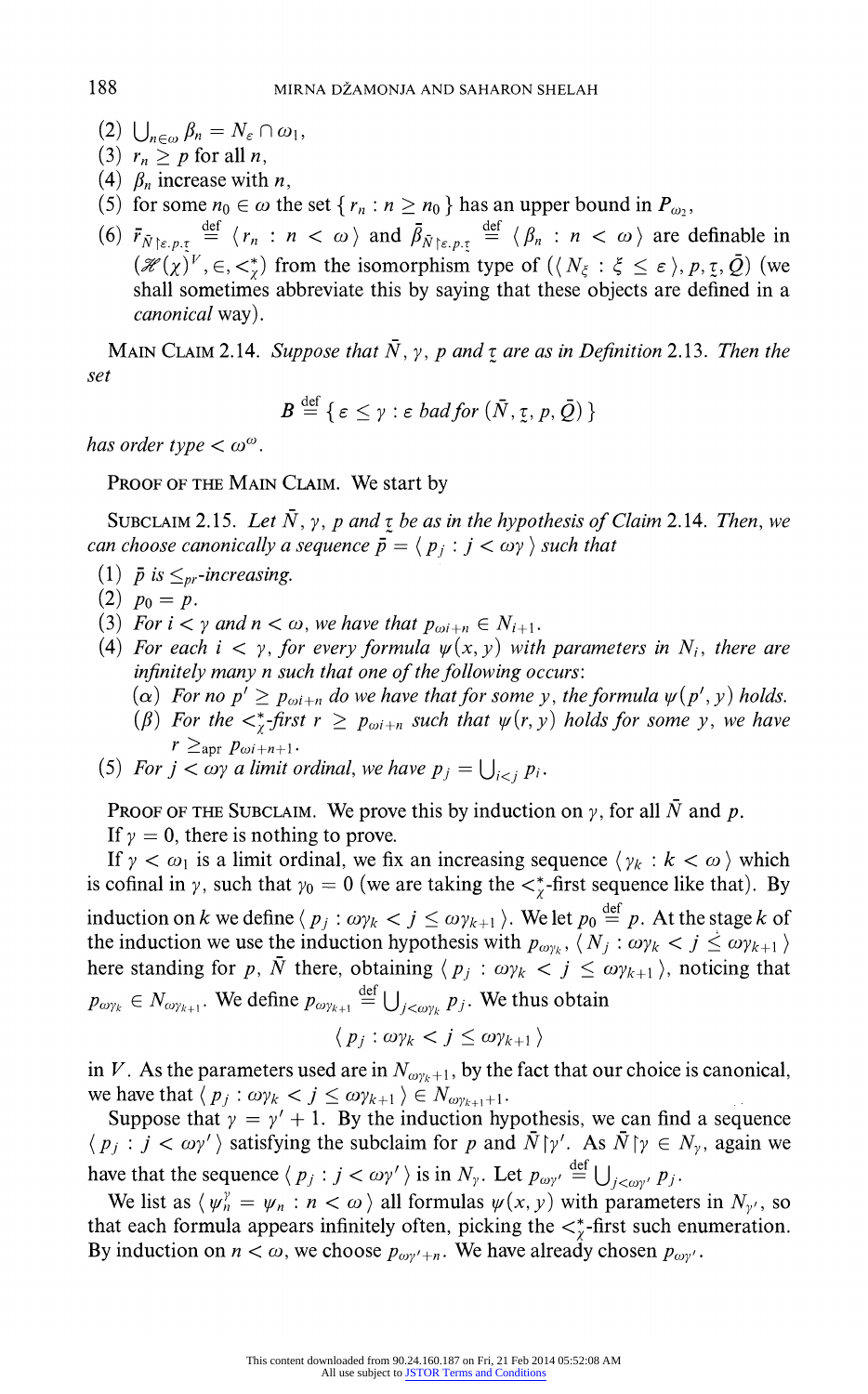At the stage  $n + 1$  of the induction, we consider  $\psi_n$ . If  $(\alpha)$  holds, we just let  $p_{\omega y'+n+1} = p_{\omega y'+n}$ . Otherwise, there is a condition  $r \ge p_{\omega y'+n}$  such that  $\psi_n(r, y)$ for some y. By elementarity, the  $\lt^*_\chi$ -first such r is in  $N_{\gamma'+1}$ . By Claim 2.10 (1), there is a unique q such that  $r \geq_{\text{apr}} q \geq_{\text{pr}} p_{\omega y' + n}$  and

$$
\alpha \in \text{Dom}(q) \& r(\alpha) \neq q(\alpha) \Longrightarrow \alpha \in \text{Dom}(p).
$$

**Hence,**  $q \in N_{\gamma'+1}$  and we set  $p_{\omega \nu+n+1} \stackrel{\text{def}}{=} q$ .

We now choose  $\bar{p}$  as in the Subclaim, using our fixed  $\gamma$ ,  $\bar{N}$ ,  $\tau$  and  $p$ .

**NOTE 2.16.** For every limit  $\epsilon < \gamma$  we have that  $\text{Dom}(p_{\omega\epsilon}) = N_{\epsilon} \cap \omega_2$ .

**[Why?** Let  $i < \omega \in \mathbb{R}$  be given, and let  $\alpha \in N_i \cap \omega_2$ . Consider the formula  $\psi(x, y)$ which says that  $x = y \in P_{\omega_2}$  and  $\alpha \in \text{Dom}(x)$ . This is a formula with parameters in  $N_i$ . Option ( $\alpha$ ) from item 2.15 of Subclaim 2.15 does not occur, so there is m and  $r \geq_{\text{apr}} p_{\omega i+m}$  such that  $\psi(r, y)$  holds for some y. Hence

$$
\alpha \in \text{Dom}(r) = \text{Dom}(p_{\omega i+m}) \subseteq \text{Dom}(p_{\omega(i+1)}).
$$

So  $N_i \cap \omega_2 \subseteq \text{Dom}(p_{\omega(i+1)})$ , and hence  $N_{\varepsilon} \cap \omega_2 \subseteq \text{Dom}(p_{\omega_{\varepsilon}})$ .

On the other hand, if  $\alpha \in \text{Dom}(p_{\omega\epsilon})$ , there is  $i < \epsilon$  such that  $\alpha \in \text{Dom}(p_{\omega i}) \subseteq$  $N_{i+1} \subseteq N_{\varepsilon}$ .

**OBSERVATION 2.17.** Suppose  $\alpha \leq \omega_2$ , while  $q \in P_\alpha$  and  $w \in \text{[Dom}(q)]^{<\aleph_0}$ . Then there is  $q^+ > q$  in  $P_\alpha$  such that

 $(*)^{\alpha}$  If  $i \in w \cup \{j \in Dom(q) : q(j) \neq q^+(j)\}\)$ , then  $q^+(i) \in V$  (an object), and not just  $q^+$   $\upharpoonright i \Vdash "q^+(i) \in V"$  (not just a name).

[Why? By induction on  $\alpha$ . The induction is trivial for  $\alpha = 0$ , and in the case of  $\alpha$  a limit ordinal it follows from the finiteness of w. Suppose that  $\alpha = \beta + 1$ . We have  $q \upharpoonright \beta \Vdash "q(\beta) \in V$ ", so we can find  $r \in P_\beta$  such that  $r \geq q \upharpoonright \beta$ , and A such that  $r \Vdash "q(\beta) = A$ ". Now apply  $(*)^{\beta}$  with r in place of q and

$$
(w \cap \beta) \cup \{j : r(j) \neq q(j)\}\
$$

to obtain  $q_{\beta}^+$ . Let  $q^+ \stackrel{\text{def}}{=} q_{\beta}^+ \frown {\{\langle \beta, A \rangle\}}$ 

**Continuation of the proof of 2.14.** Since  $\bar{p}$  is  $\leq_{\text{pr}}$ -increasing, the limit of  $\bar{p}$  is a condition, say  $p_*$ . Now let  $q^* \geq p_*$  be the  $\lt^*_{\gamma}$ -first such that  $q^* \Vdash ``\beta \in \underline{\tau}"$  for some  $\beta > N_{\nu} \cap \omega_1$ , and with the property

$$
[\alpha \in \text{Dom}(p_*) \& p_*(\alpha) \neq q^*(\alpha)] \Longrightarrow q^*(\alpha) \text{ an object,}
$$

which exists by Observation 2.17. Let  $w^* \stackrel{\text{def}}{=} \{ \alpha \in \text{Dom}(p_*) : p_*(\alpha) \neq q^*(\alpha) \}.$ **We now define** 

$$
b \stackrel{\text{def}}{=} \bigg\{ \varepsilon \leq \gamma : \bigg(\bigcup_{\alpha \in w^*} \text{Dom}(q^*(\alpha)) \cap (N_{\varepsilon} \cap \omega_1)\bigg) \text{ is unbounded in } N_{\varepsilon} \cap \omega_1 \bigg\}.
$$

**NOTE 2.18.**  $otp(b) < \omega^{\omega}$ .

 $\overline{\phantom{0}}$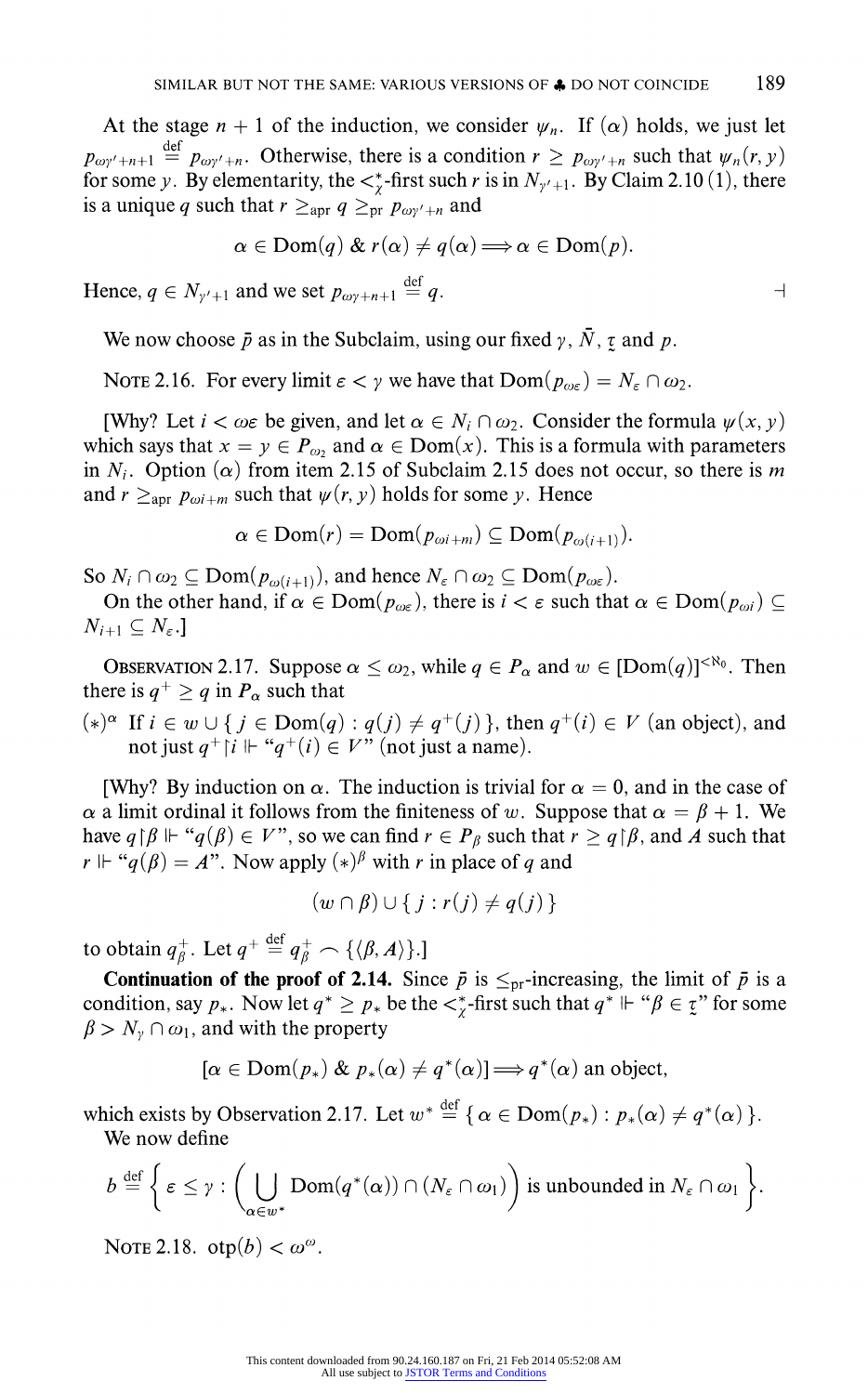**[Why? Suppose that**  $\epsilon_j$  **for**  $j < \omega^\omega$  **are elements of b, increasing with j. Now, for every**  $j < \omega^{\omega}$  we know that  $N_{\varepsilon_i} \cap \omega_1$  is bounded in  $N_{\varepsilon_{i+1}} \cap \omega_1$ , but

$$
\bigcup_{\alpha\in w^*}\mathop{\mathrm{Dom}}\nolimits(q^*(\alpha))\cap (N_{\varepsilon_{j+1}}\cap\omega_1)
$$

**is unbounded in**  $N_{\varepsilon_{i+1}} \cap \omega_1$ . **Hence** 

$$
\bigcup_{\alpha\in w^*}\text{Dom}(q^*(\alpha))\cap [N_{\varepsilon_j}\cap\omega_1,N_{\varepsilon_{j+1}}\cap\omega_1)\neq\emptyset.
$$

**However, by the definition of the forcing,** 

$$
\mathrm{otp}\bigg(\bigcup_{\alpha\in w^*}\mathrm{Dom}(q^*(\alpha))\bigg)<\omega^\omega,
$$

**a contradiction.]** 

**Continuation of the proof of 2.14.** Our aim is to show that  $B \subseteq b$  (B was defined in the statement of the Main Claim). So, let  $\varepsilon^* \in (\gamma + 1) \setminus b$  be a limit ordinal. We show that  $\varepsilon^* \notin B$ . We have to define  $\overline{r} \stackrel{\text{def}}{=} \overline{r}_{\overline{N} \upharpoonright \varepsilon^*, p, \tau}$  and  $\overline{\beta} \stackrel{\text{def}}{=} \overline{\beta}_{\overline{N} \upharpoonright \varepsilon^*, p, \tau}$  so to satisfy **(1)-(5) from the definition of B, and to do so in a canonical way, to be able to prove Subclaim 2.19 below, hence showing that (6) from Definition 2.13 holds.** 

**Let** 

$$
\xi \stackrel{\text{def}}{=} \left[ \sup \left( \bigcup_{\alpha \in w^*} \text{Dom}(q^*(\alpha) \right) \cap N_{\varepsilon^*} \cap \omega_1 \right] + 1,
$$

so  $\xi < N_{\varepsilon}$   $\wedge$   $\varphi$ <sub>1</sub>. We enumerate  $N_{\varepsilon}$   $\wedge$   $\varphi$ <sup>\*</sup> as  $\{\alpha_0, \ldots, \alpha_{n^*-1}\}\$ . By Note 2.16, we can  $\int \int f(x) dx$  is  $\int f(x) dx$  is that  $\{ \alpha_0, \ldots, \alpha_{n^*-1} \}$   $\subseteq$  Dom $(p_{\omega_i^*})$ . Let  $j^*$  be the first such. Also **let**  $\delta \stackrel{\text{def}}{=} N_{\epsilon^*} \cap \omega_1$ . Now we observe that for all  $l < n^*$ , we have  $q^*(\alpha_l) \upharpoonright \xi \in N_{\epsilon^*}$ .

**[Why?** Clearly, there is  $\varepsilon' < \varepsilon^*$  such that  $\{\alpha_0, \dots, \alpha_{n^*-1}, \xi\} \subseteq N_{\varepsilon'}$ . With  $\overline{N}$ defined in Definition 2.2 (2), we have that  $\bar{\bar{N}} \in N_0$ . Also, we have that

$$
\emptyset \Vdash_{\alpha_{n^*-1}} "E \stackrel{\text{def}}{=} \bigcap_{l
$$

(cf. Definition 2.2 (4) (a). Hence, by properness and the choice of  $\overline{N}$ , we have that for every  $\epsilon \in [\epsilon', \gamma]$ , we have that

$$
\emptyset \Vdash_{\alpha_{n^*-1}} "N_{\varepsilon} \cap \omega_1 \in E".
$$

Let  $i \stackrel{\text{def}}{=} N_{\varepsilon} \cap \omega_1$ , hence  $N_i^0 \in N_{\varepsilon'+1}$ . In particular, we have  $\emptyset \Vdash_{\alpha_{n^*}-1} "i \in E"$  and  $N_i^0 \cap \omega_1 < N_{\varepsilon^*} \cap \omega_1$ . So for all  $l < n^*$  we have

$$
q^*(\alpha_l)|\xi = q^*(\alpha_l)|(N_l^0 \cap \omega_1),
$$

**but** 

$$
\emptyset \Vdash_{\alpha_i} "N_i^0 \cap \omega_1 = N_i^{\alpha_i} \cap \omega_1",
$$

**hence by Definition 2.2 (4) (a) (iii), we have** 

$$
q^* \left\lceil \alpha_l \right\rceil \vdash ``q^*(\alpha_l) \left\lceil \xi \in N^0_{\min(\underline{F}_{\alpha_l} \setminus (i+1))}\right\rceil''.
$$

**But** 

$$
\emptyset_{\alpha_i} \Vdash ``\min(\underline{E}_{\alpha_i} \smallsetminus (i+1)) \in N_{\varepsilon'+1}[\![\underline{G}]\!]',
$$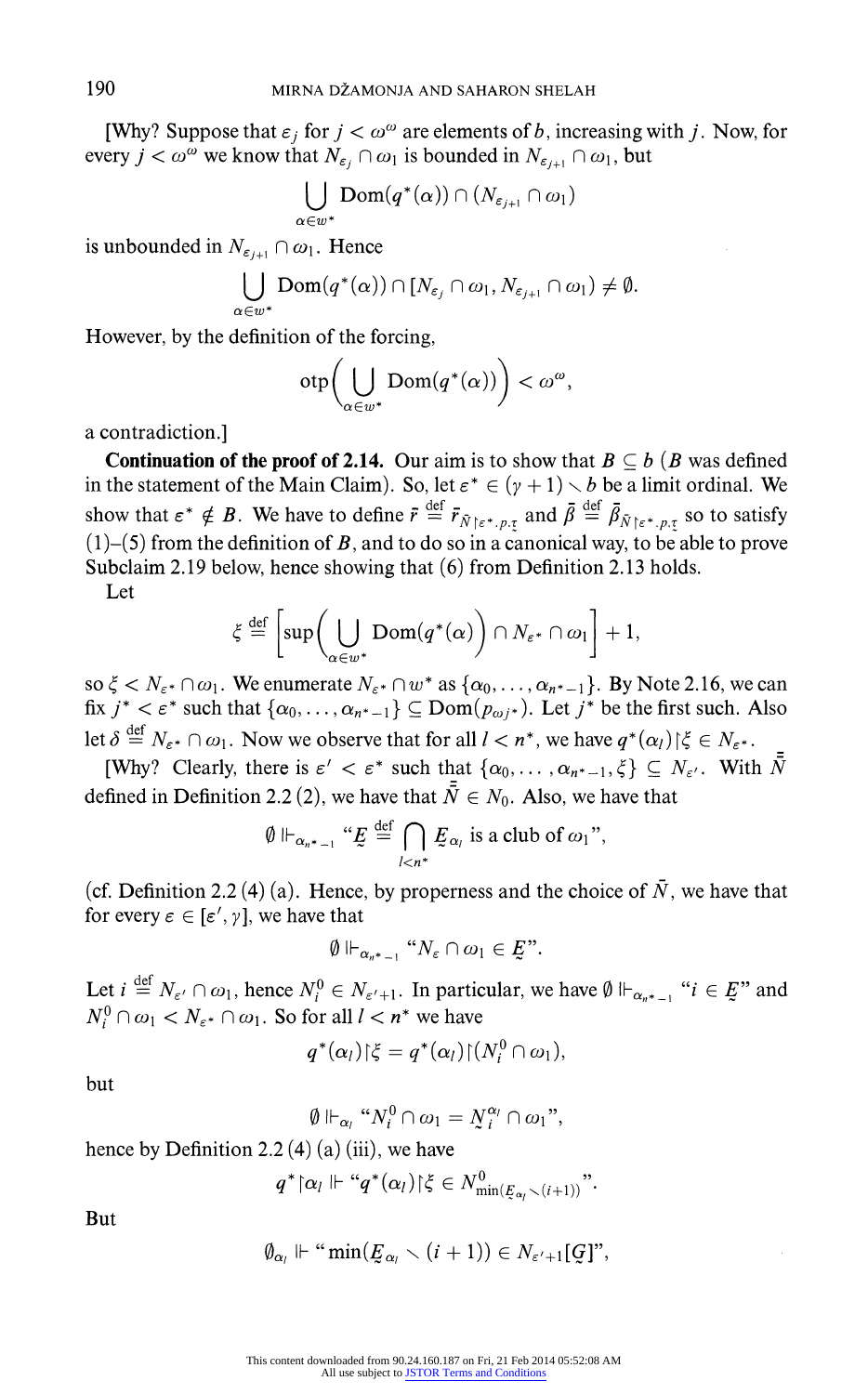**hence** 

$$
q{\restriction}\alpha_l \Vdash ``q(\alpha_l){\restriction}\xi \in N_{\varepsilon'+1}[{\hspace{0.3mm}} {\cal G}]\text{''}.
$$

By properness and the fact that  $q^*(\alpha_l) \in V$ , we have  $q^*(\alpha_l) \upharpoonright \xi \in N_{\varepsilon'+1}$ .]

Let us pick the  $\lt^*_r$ -first increasing sequence  $\langle \varepsilon_n : n \lt \omega \rangle$  such that  $\varepsilon^* = \bigcup_{n \lt \omega} \varepsilon_n$ . while  $\omega j^* + 1 < \varepsilon_0$  and  $\xi \in N_{\varepsilon_0}$ , in addition to  $(\forall l < n^*)[q^*(\alpha_l)|\xi \in N_{\varepsilon_0}]$ .

**Defining**  $r_n$  **and**  $\beta_n$ . We do this by induction on *n*. If  $n = 0$ , we set  $r_0 \stackrel{\text{def}}{=} p_{\text{obs}}$ , and also let  $m_0 = 0, \xi_0 = \xi$ .

At stage  $n + 1$ , we assume that at stage *n* we have chosen  $r_n \in N_{\epsilon_n+1} \cap P_{\omega_2}$  and  $m_n < \omega$  so that  $r_n \geq_{\text{apr}} p_{\omega \varepsilon_n + m_n}$ . We also have chosen  $\xi_n$ ,  $\beta_n \in N_{\varepsilon_n + 1}$ .

We define a formula  $\varphi_n(x, y)$  which says

- (1)  $x \in P_{\omega_2}$  and y is an ordinal >  $\text{Max}\{\beta_n, N_{\varepsilon_n} \cap \omega_1\}.$
- (2)  $x \Vdash "y' \in \underline{\tau}$ " for some  $y' > y$ .
- (3) If  $l < n^*$ , then  $x(\alpha_l)$  is an object, not a name, and  $x(\alpha_l) \xi = q^*(\alpha_l) \xi$ .
- (4) For  $l < n^*$ , we have  $x(\alpha_l) \in K_{\epsilon_0}$  and  $\text{Dom}(x(\alpha_l)) \setminus \xi \subseteq \omega_1 \setminus \xi_n$ .
- (5) For all  $\alpha$  we have

$$
\alpha \in \text{Dom}(x) \cap \text{Dom}(p_{\omega \varepsilon_n + m_n}) \& x(\alpha) \neq p_{\omega \varepsilon_n + m_n}(\alpha) \Rightarrow \alpha \in \{\alpha_0, \ldots \alpha_{n^* - 1}\}.
$$

Hence,  $\varphi_n$  is a formula with parameters in  $N_{\varepsilon_n+1} \subseteq N_{\varepsilon_{n+1}}$ . Also, we have that  $\varphi_n(q^*,\delta)$  holds.

By the choice of  $\bar{p}$ , there is  $m_{n+1} > m_n$  (we pick the first one) such that for the  $\langle \xi \rangle^*$ -first  $r \geq p_{\omega(\varepsilon_{n+1})+m_{n+1}-1}$  for which there is y for which  $\varphi_n(r, y)$  holds, we have  $r \geq_{\rm apr} p_{\omega(\varepsilon_{n+1})+m_{n+1}}$ . We let

$$
r_{n+1} \stackrel{\text{def}}{=} r \cup (p_{\omega \varepsilon_{n+1}+m_{n+1}} \restriction \text{Dom}(p_{\omega \varepsilon_{n+1}+m_{n+1}}) \smallsetminus \text{Dom}(r)).
$$

Note that  $r_{n+1} \in N_{\epsilon_{n+1}+1}$  and that  $\varphi_n(r_{n+1},y)$  must hold for some y. The  $\lt^*_\gamma$ -first such y is an element of  $N_{\epsilon_{n+1}+1}$ , and we choose it to be  $\beta_{n+1}$ .

**Finally, we define**  $\xi_{n+1} \stackrel{\text{def}}{=} \min(N_{\varepsilon_{n+1}} \setminus \sup\{\bigcup_{l < n^*} \text{Dom}(r_{n+1}(\alpha_l)) \setminus \xi\})$ 

At the end, we obtain (canonically chosen) sequences  $\langle r_n : n < \omega \rangle$ ,  $\langle \beta_n : n < \omega \rangle$ ,  $\langle \xi_n : n < \omega \rangle$  and  $\langle m_n : n < \omega \rangle$  such that

- $(1)$   $r_n \geq_{\text{apr}} p_{\omega \varepsilon_n + m_n}$
- (2)  $\xi_0 = \xi$  and  $\xi_n$  are strictly increasing with *n*.
- (3) For all  $l < n^*$ , we have  $\text{Dom}(r_n(\alpha_l)) \setminus \xi \subseteq (\xi_n, \xi_{n+1})$  and  $r_n(\alpha_l)$  is an object.
- **(4)**  $r_n \Vdash_{P_{\omega_2}}$  " $\beta_n \in \mathbb{Z}$ ".
- (5)  $\beta_{n+1} > \beta_n$ .
- (6)  $\bigcup_{n<\omega} \beta_n=N_{\varepsilon^*} \cap \omega_1.$
- $(7)$   $r_n \in N_{\varepsilon^*}.$
- **(8)** For  $l < n^*$ , we have  $r_n(\alpha_l) \upharpoonright \xi = r_1(\alpha_l) \upharpoonright \xi$ .

$$
(9) \ \alpha \in \{ \beta \in \text{Dom}(r_n) : r_n(\beta) \neq p_{\omega \varepsilon_n + m_n}(\beta) \} \Longrightarrow \alpha \in \{ \alpha_0, \ldots \alpha_{n^*} - 1 \}.
$$

[Why? By item 2 in the definition of  $\varphi_n$ .]

We will use  $r_n$ ,  $\beta_n$  ( $n < \omega$ ) to witness that  $\varepsilon^* \notin B$ . It is true that  $r_n \geq p$  and  $\beta_n$ increase with *n*, and their limit is  $N_{\varepsilon} \cap \omega_1$ . We need to show that for some  $n_0$ , the sequence  $r_n$  ( $n \ge n_0$ ) has an upper bound in  $P_{\omega_2}$ . The natural choice to use would be  $\bigcup_{n \leq \omega} r_n$ , but this is not necessarily a condition!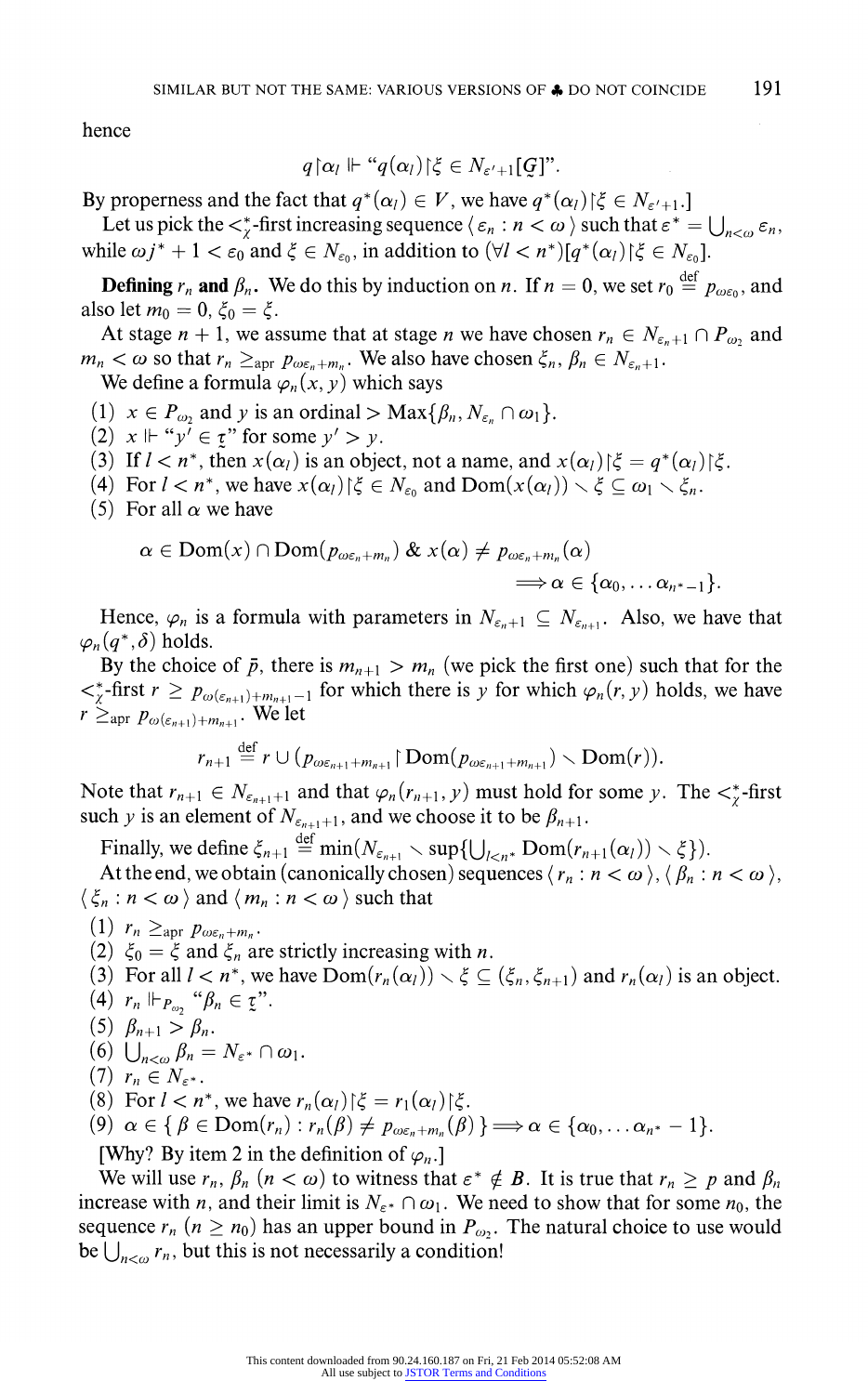**[Why?** By item 2 above, all  $r_n$  for  $n > 0$  agree on  $\alpha$  such that  $\alpha \notin {\alpha_0, \ldots, \alpha_{n^*-1}}$ . By items 2, 2, and 2 above, we even know that for every  $l < n^*$ , the union

$$
\bigcup_{n<\omega} r_n(\alpha_l)
$$

is a function. If  $\delta' < N_{\epsilon^*} \cap \omega_1$ , then for all  $l < n^*$  we have

$$
\bigcup_{n<\omega} r_n(\alpha_l) \, | \delta' = \bigcup_{n
$$

for some  $n' < \omega$ , so this is a condition in  $Q_{\alpha_i}$  (by Claim 2.10 (6)). If  $\delta' > N_{\epsilon^* \cap \omega_1}$ , then  $\bigcup_{n \leq \omega} r_n(\alpha) \cap \delta'$  is finite. However, it is possible that for some  $\alpha_i$  it is forced **that the intersection of the set** 

$$
\bigcup_{n\in\omega}{\rm Dom}(r_n(\alpha_l))
$$

with  $A^{u'}_{N_{\varepsilon} \star_{\cap \omega_1}}$  is infinite, so  $\bigcup_{n \leq \omega} r_n(\alpha_i)$  might fail to be a condition in  $Q_{\alpha_i}$ .]

(We remark that it is because of this point that we are getting  $\clubsuit$ <sup>1</sup> and not  $\clubsuit$  in  $V^P$ .)

Now, we define conditions  $q_l^*$  for  $l \leq n^*$  as follows. First set  $\alpha_{n^*} \stackrel{\text{def}}{=} \omega_2$ . By **induction on**  $l \leq n^*$  we choose  $q_l^* \in P_{\alpha_l}$ , so that

- (a)  $q_l^* \leq q_{l+1}^*$
- (b)  $q_l^*$   $\alpha_l$  is above  $r_n \alpha_l$  for all *n* large enough.

This clearly suffices, as  $q_{n*}^* \cup q^*$  ( $\text{Dom}(q^*)$   $\text{Dom}(q_{n*}^*)$ ) is a condition in  $P_{\omega}$ , which is above all but finitely many  $r_n$ .

**The choice of**  $q_l^*$ . Let  $q_0^* \stackrel{\text{def}}{=} q^* \upharpoonright \alpha_0 = p_* \upharpoonright \alpha_0$ . Given  $q_l^* \in P_{\alpha_l}$ , with  $l < n^*$ . We can find  $q_l^* \geq q_l^*$  in  $P_{\alpha_l}$ , such that

$$
q_i^{**}\Vdash ``\min(\mathcal{A}_{N_{\varepsilon^*\cap\omega_1}}^{\alpha_i}\smallsetminus \xi_0)=\zeta_i"
$$

for some ordinal  $\zeta_l$ . By item 3, above, the ordinal  $\zeta_l$  belongs to  $Dom(r_n(\alpha_l))$  for at most one *n*. Let  $n_1$  be greater than this *n*. Hence there is a condition  $q_1^+$  in  $P_{\alpha_1+1}$ such that  $q_l^+(\alpha_l)$  is an object and

$$
q_l^+ \cap \alpha_l = q_l^{**} \& q_l^+(\alpha_l) \geq \bigcup_{n \geq n_l} r_n(\alpha_l) \& q_l^+(\alpha_l)(\zeta_l) = 1.
$$

**Now let** 

$$
q_{l+1}^* \stackrel{\text{def}}{=} q_l^+ \cup \bigcup_{n \geq n_l} r_n \mathcal{r}_n \cdot [\alpha_l + 1, \alpha_{l+1}).
$$

Note that  $q_{l+1}^*(\alpha)$  is forced to be a function, for any  $\alpha \in \text{Dom}(q_l)$ , as all  $r_n$  agree on  $[\alpha_l + 1, \alpha_{l+1})$ . Also,  $q_{l+1}^*(\alpha)$  is forced to be in V.

Now, the sequence  $\langle q_{\alpha i}^* : l \leq n^* \rangle$  is as required.

**To finish the proof of the Main Claim, we need to observe** 

SUBCLAIM 2.19. Suppose that  $\bar{N}$  and  $\bar{M}$  are two equally long countable continuously increasing sequences of countable elementary submodels of  $\langle \mathcal{H}(\chi), \in, \lt^*_{\chi}, p, \zeta, \bar{Q} \rangle$ with  $\overline{Q}^N = \overline{Q}^M = \overline{Q}$ , and  $F = \langle f_i : i < \lg(\overline{N}) \rangle$  is an increasing sequence of isomorphisms  $f_i: N_i \to M_i$ .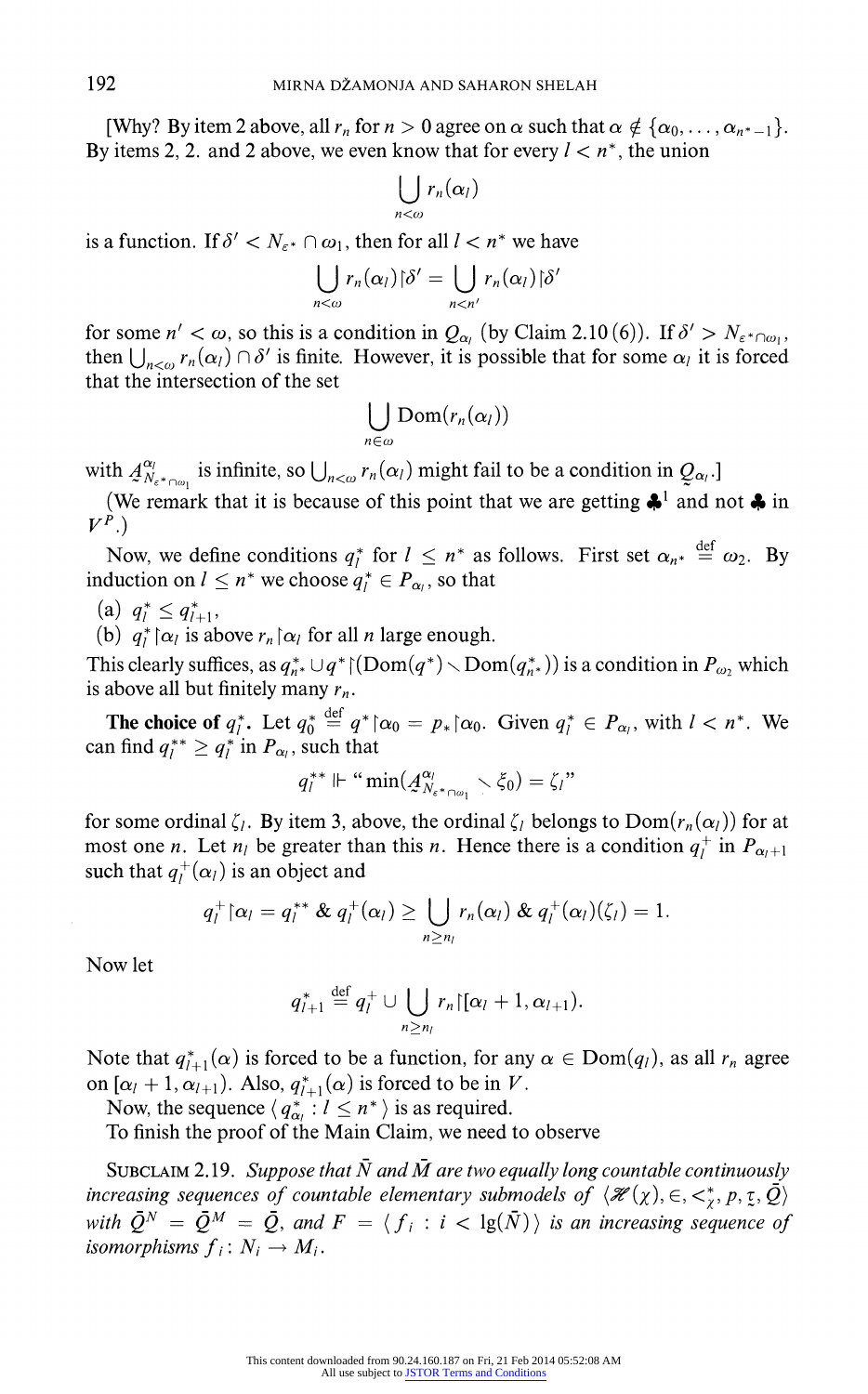$\mathcal{F}$  *Ihen, if*  $\beta_{\bar{N},p,\tau}$  and  $\bar{r}_{\bar{N},p,\tau}$  are defined, so are  $\beta_{\bar{M},F(p),F(\tau)}$  and  $\bar{r}_{\bar{M},F(p),F(\tau)}$ . Moreover,

$$
\beta_{\bar{M},F(p),F(\underline{\tau})}=\beta_{\bar{N},p,\underline{\tau}} \quad \text{and} \quad \bar{r}_{\bar{M},F(p),F(\underline{\tau})}=F(\bar{r}_{\bar{N},p,\underline{\tau}}).
$$

**PROOF OF THE SUBCLAIM.** Check, looking at the way  $\bar{\beta}$ ,  $\bar{r}$  were defined.  $\Box$ 

**To finish the proof of the Theorem, we prove** 

**CLAIM 2.20.**  $\Vdash_{P_{\infty}} \clubsuit^1$ .

**PROOF OF THE CLAIM.** We use the following equivalent reformulation of  $\Diamond$  in V: **There is a sequence** 

$$
\langle \,\bar{N}^{\delta} = \langle\, N_i^{\delta} : i < \delta \,\rangle : \delta < \omega_1 \,\rangle,
$$

**such that** 

(1) Each  $\bar{N}^{\delta} = \langle N_i^{\delta} : i < \delta \rangle$  is a continuously increasing sequence of countable **elementary submodels of**  $\langle \mathcal{H}(\chi), \in, \langle \cdot, \cdot \rangle, p, \tau, \overline{Q} \rangle$ **, with**  $N_i^{\delta} \cap \omega_1 < \delta$  **and**  $\overline{N}^{\delta} \setminus (i+1) \in$  $N_{i+1}^{\delta}$  for  $i < \delta$ . Here, p,  $\bar{Q}$  and  $\bar{Z}$  are constant symbols. In addition,  $\bar{Q}^{N_0^{\delta}} = \bar{Q}$ .

(2) For every continuously increasing sequence  $\overline{N} = \langle N_i : i < \omega_1 \rangle$  of countable **elementary submodels of**  $\langle \mathcal{H}(\chi), \in, \lt^*, p, \underline{\tau}, \overline{Q} \rangle$  such that  $\overline{Q}^{N_0} = \overline{Q}$ , there is a **stationary set of**  $\delta$  **such that for all**  $i < \delta$  **the isomorphism type of**  $N_i$  **and**  $N_i^{\delta}$  **is** the same, as is witnessed by some sequence of isomorphisms  $\langle f_i^{\delta} : i < \delta \rangle$  which is **increasing with i.** 

For each limit ordinal  $\delta$ , let  $N^{\delta} \stackrel{\text{def}}{=} \bigcup_{i < \delta} N_i^{\delta}$ . We define  $A_{\delta}$ :

**If**  $\bar{\beta}_{\bar{N}^{\delta}, p^{N_{\delta}}, \bar{\tau}^{N_{\delta}}}$  is well defined, then we let  $A_{\delta} \stackrel{\text{def}}{=} \text{Rang}(\bar{\beta}_{\bar{N}^{\delta}, p^{N_{\delta}}, \bar{\tau}^{N_{\delta}}})$ . Otherwise, we let  $A_{\delta}$  be the range of any cofinal  $\omega$ -sequence in  $\delta$ . Note that in any case  $A_{\delta}$  is an unbounded subset of  $\delta$  of order type  $\omega$ .

We claim that  $\langle A_{\delta} : \delta < \omega_1 \rangle$  exemplifies that  $V^P \models \clubsuit^1(\omega_1)$ . We have to check that for every unbounded subset A of  $\omega_1$  in  $V^{P_{\omega_2}}$ , there is a  $\delta < \omega_1$  with  $|A_{\delta} \setminus A| < \aleph_0$ .

Suppose this is not true. So, there are  $p^*$ ,  $\tau^*$  exemplifying this, that is

 $p^* \Vdash ``\underline{\tau}^* \in [\omega_1]^{\aleph_1}$  and for all  $\delta$  we have  $|A_{\delta} \setminus \underline{\tau}^*| = \aleph_0"$ .

We fix in V a continuously increasing sequence  $\overline{N} = \langle N_i : i < \omega_1 \rangle$  of countable **elementary submodels of**  $\langle \mathcal{H}(\chi), \in, \lt^*, p, \underline{\tau}, \overline{Q} \rangle$  such that  $p^{N_0} = p^*$ , while  $\underline{\tau}^{N_0} = \underline{\tau}^*$ and  $\overline{Q}^{N_0}$  is our iteration  $\overline{Q}$ . In addition,  $\overline{N} \mid (i + 1) \in N_{i+1}$  for all i. For every  $\gamma < \omega_1$ , we can apply Claim 2.14 to  $\bar{N}$   $(\gamma + 1)$ . Using this, we can easily conclude **that the set** 

$$
C \stackrel{\text{def}}{=} \{ \delta < \omega_1 : (\text{a}) \ N_\delta \cap \omega_1 = \delta
$$
\n
$$
(\text{b}) \ \delta \text{ is a limit ordinal}
$$
\n
$$
(\text{c}) \ \bar{\beta}_{\bar{N} \upharpoonright \delta, p^*, \tau^*} \text{ and } \bar{r}_{\bar{N} \upharpoonright \delta, p^*, \tau^*} \text{ are defined } \}
$$

is a club of  $\omega_1$ . Let  $\delta \in C$  be such that sequences  $\overline{N} \upharpoonright \delta$  and  $\langle N_i^{\delta} : i < \delta \rangle$  have the same isomorphism type. Let this be exemplified by  $F = \langle f_i : i \langle \delta \rangle$ , an increasing sequence of isomorphisms  $f_i: N_i \to N_i^{\delta}$ . By our choice of constant symbols, we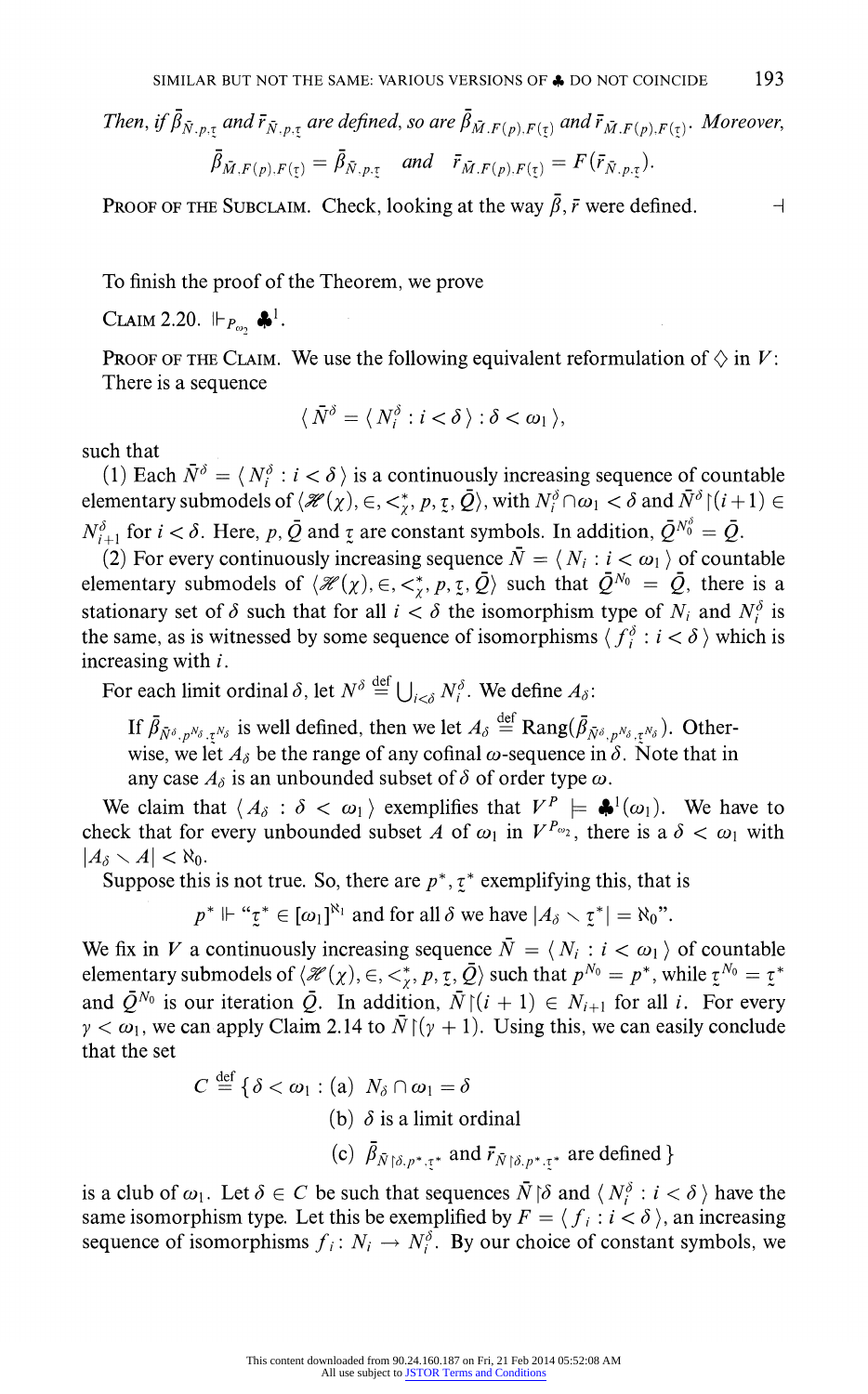also have that  $F(\bar{Q}) = \bar{Q}$ ,  $F(p^*) = p^{N_0^{\delta}}$  and  $F(\tau^*) = \tau^{N_0^{\delta}}$ . By Subclaim 2.19, we **have that** 

$$
\bar{\beta}_{\bar{N}^{\delta},p^{\bar{N}^{\delta}}_{0},\tau^{\bar{N}^{\delta}}_{0}}=\bar{\beta}_{\bar{N}\upharpoonright\delta,p^*,\tau^*},\quad\text{and}\quad\bar{r}_{\bar{N}^{\delta},p^{\bar{N}^{\delta}}_{0},\tau^{\bar{N}^{\delta}}_{0}}=F(\bar{r}_{\bar{N}\upharpoonright\delta,p^*,\tau^*}).
$$

We now let  $\langle \beta_n : n \langle \omega \rangle \stackrel{\text{def}}{=} \overline{\beta}_{\overline{N}^{\delta}, p^{\gamma^{\delta}} \cdot \overline{z}^{\gamma^{\delta}} \cdot \overline{z}^{\gamma^{\delta}} \cdot \overline{z}^{\gamma^{\delta}} \cdot \overline{z}^{\gamma^{\delta}} \cdot \overline{z}^{\gamma^{\delta}} \cdot \overline{z}^{\gamma^{\delta}} \cdot \overline{z}^{\gamma^{\delta}} \cdot \overline{z}^{\gamma^{\delta}} \rangle$ . By the definition of  $\overline{r}$  and  $\over$  $q \Vdash \mathcal{A}_{\delta} \setminus \mathcal{I}_{\delta}^* < \mathcal{R}_0$ , which is in contradiction with the fact that  $q \geq p^*$ .

**NOTE 2.21.** 

(1) We note that the present result clearly implies that  $\clubsuit$  and  $\uparrow$  are not the same **(even without CH).** 

Clearly,  $V^{P_{\omega_2}} \models 2^{\aleph_0} = \aleph_2$ . One of the ways to see this is to notice that under CH the full  $\clubsuit$  and  $\clubsuit$ <sup>1</sup> agree (while  $V^{P_{\omega_2}} \models 2^{\aleph_0} \leq \aleph_2$  obviously).

(2) Note that the sequence  $\langle A_{\delta} : \delta \langle \omega_1 \rangle$  exemplifying  $\clubsuit$ <sup>1</sup> in  $V^P$ , is in fact a **sequence in V.** 

**For clarity of presentations we decided to give details of the proof of Theorem 2.1 rather than Theorem 2.22 below, which is of course stronger than Theorem 2.1. Now the obvious changes to the proof of Theorem 2.1 (just change the definition**  of  $Q_{\beta}$ ) give

**THEOREM 2.22. CON(** $\clubsuit^1 + \neg \clubsuit$ **<sup>•</sup>).** 

**In the next section we encounter another similar proof, where the changes needed to the proof of Theorem 2.1 are more significant, and we spell them out.** 

## §3. Consistency of  $\clubsuit$ <sup>•</sup> and  $\neg \clubsuit$ <sup>1</sup>.

**THEOREM 3.1. CON(** $\clubsuit^{\bullet}$  **+**  $\neg \clubsuit^{\text{1}}$ **).** 

**PROOF.** The proof is a modification of the proof from §2, so we shall simply **explain the changes, keeping all the non-mentioned conventions and definitions in place.** 

Our iteration is again called  $\overline{Q} = \langle P_\alpha, Q_\beta : \alpha \leq \omega_2, \beta < \omega_2 \rangle$ , but  $Q_\beta$  will be **redefined below.** 

**DEFINITION 3.2.** 

- **(1) A candidate for a 41 is a synonym for a candidate for 4.**
- (2) Suppose that  $\beta < \omega_2$ , and let us define  $Q_\beta$ , while working in  $V^{P_\beta}$ . It is defined **the same way as in Definition 2.2 (3), but we change the condition (a) (iv) into**   $(iv')$   $\text{Dom}(f) \cap A^{\beta}_{\lambda}$  infinite  $\Longrightarrow (\exists^{\infty} \gamma \in \text{Dom}(f) \cap A^{\beta}_{\lambda})[f(\gamma) = 0].$

**NOTE 3.3. The following still hold with the new definition of the iteration** 

- **(1) Claim 2.7.**
- **(2) Conclusion 2.9.**
- **(3) Claim 2.10.**

**[Why? The same proofs.]** 

**CLAIM 3.4.** It is possible to arrange the bookkeeping, so that  $\Vdash_{P_{\omega_2}} \neg \clubsuit \cdot \cdot$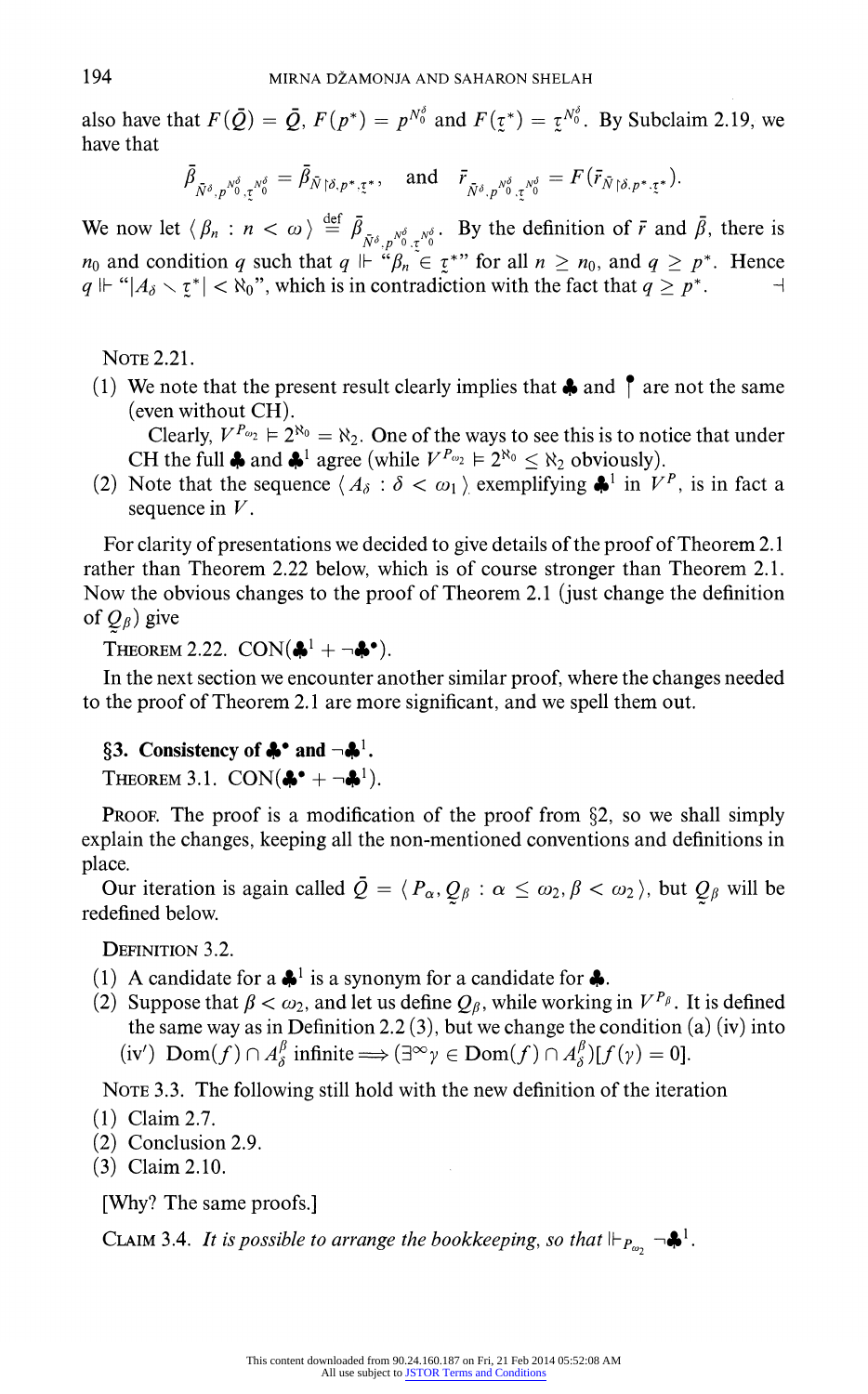**PROOF OF THE CLAIM.** It suffices to prove that for every  $\alpha^* < \omega_2$ , in  $V^{P_{\alpha^*}}$  we have

$$
\Vdash_{Q_{\alpha^*}} \text{``}\langle A^{\alpha^*}_{\delta} : \delta < \omega_1 \rangle \text{ is not a } \clubsuit^1\text{-sequence."}
$$

Let G be  $Q_{\alpha^*}$ -generic over  $V^{P_{\alpha^*}}$ , and let  $F \stackrel{\text{def}}{=} \bigcup G$ . Let  $A \stackrel{\text{def}}{=} F^{-1}(\{1\})$ . Suppose that  $|A_{\lambda}^{\alpha^*} \setminus A| < \aleph_0$ . We can find  $p^* \in G$  which forces this, in fact without loss of generality for some  $\varepsilon < \delta$  we have

$$
p^* \Vdash ``A_{\delta}^{\alpha^*} \setminus A \subseteq \varepsilon".
$$

**But consider** 

$$
\mathscr{I} \stackrel{\text{def}}{=} \{ q \ge p^* : (\exists \gamma \in (A_{\delta}^{\alpha^*} \setminus \varepsilon) \cap \text{Dom}(q))[q(\gamma) = 0] \}.
$$

This set is dense above  $p^*$ : if  $r \ge p^*$  is such that  $Dom(r) \cap A_\delta^{\alpha^*}$  is infinite, then  $r \in \mathcal{I}$ . Otherwise, let

$$
\gamma = \min(A_{\delta}^{\alpha^*} \setminus (Dom(r) \cup \varepsilon))
$$

**and let**  $q \stackrel{\text{def}}{=} r \cup \{(y, 0)\}\)$ . Contradiction.

**DEFINITION 3.5. Suppose that** 

- $(a)$   $\gamma < \omega_1$ ,
- (b)  $\bar{N} = \langle N_i : i \leq \gamma \rangle$  is a continuous increasing sequence of countable elementary **submodels of**  $\langle \mathcal{H}(\chi), \in, \lt^*_{\chi} \rangle$ ,
- $(c)$   $\zeta, \, \overline{Q} \in N_0$  and  $p \in P_{\omega_2} \cap N_0$ ,
- (d)  $p \Vdash "z \in [\omega_1]^{\aleph_1}$ " and
- (e)  $\bar{N} \restriction (i+1) \in N_{i+1}$  for  $i < \gamma$ .

We say that  $\epsilon \leq \gamma$  is *bad* for  $(\bar{N}, \tau, p, \bar{Q})$  if  $\epsilon$  is a limit ordinal, and there is no  $m(\varepsilon) = m(\bar{N}|\varepsilon, p, \tau) < \omega$  and sequences  $\langle r_n^m : n < \omega \rangle$  and  $\langle \beta_n^m : n < \omega \rangle$  for  $m \leq m(\varepsilon)$  such that  $r_n^m$ ,  $\beta_n^m \in N_{\varepsilon}$  and

- $(1)$   $\mathbf{r}_n^m \Vdash_{P_{\omega_2}} \text{``}\beta_n^m \in \mathbf{r}$ ''  $(2)$   $\bigcup_{n\in\omega}\beta_n^m=N_{\varepsilon}\cap\omega_1$  $(3)$   $r_n^m \geq p$  for all *n*, *n* (4)  $\beta_n^m$  increase with *n*,
- (5) for some  $m \le m(\varepsilon)$  the set  $\{r_n^m : n < \omega\}$  has an upper bound in  $P_{\omega_2}$
- (6)  $m(\varepsilon)$  and

$$
\bar{r}_{\bar{N}\restriction \varepsilon, p, \underline{\tau}} \stackrel{\text{def}}{=} \langle \langle r_n^m : n < \omega \rangle : m < m(\varepsilon) \rangle
$$

**and** 

$$
\bar{\beta}_{\bar{N}\restriction \varepsilon,p,\underline{\tau}} \stackrel{\text{def}}{=} \langle \langle \beta_n^m : n < \omega \rangle : m < m(\varepsilon) \rangle
$$

are definable in  $(\mathcal{H}(\chi)^\mathcal{V}, \in, \lt^*_\chi)$  from the isomorphism type of  $(\langle N_\xi : \xi \leq \xi \rangle)$  $\epsilon$ ),  $p, \tau, \bar{Q}$ ) (we shall sometimes abbreviate this by saying that these objects **are defined in a canonical way).** 

**MAIN CLAIM 3.6.** Suppose that  $\overline{N}$ ,  $\gamma$ ,  $p$  and  $\tau$  are as in Definition 3.5. Then the set

$$
B \stackrel{\text{def}}{=} \{ \varepsilon \leq \gamma : \varepsilon \text{ bad} \text{ for } (\bar{N}, \underline{\tau}, p, \bar{Q}) \}
$$

has order type  $< \omega^{\omega}$ .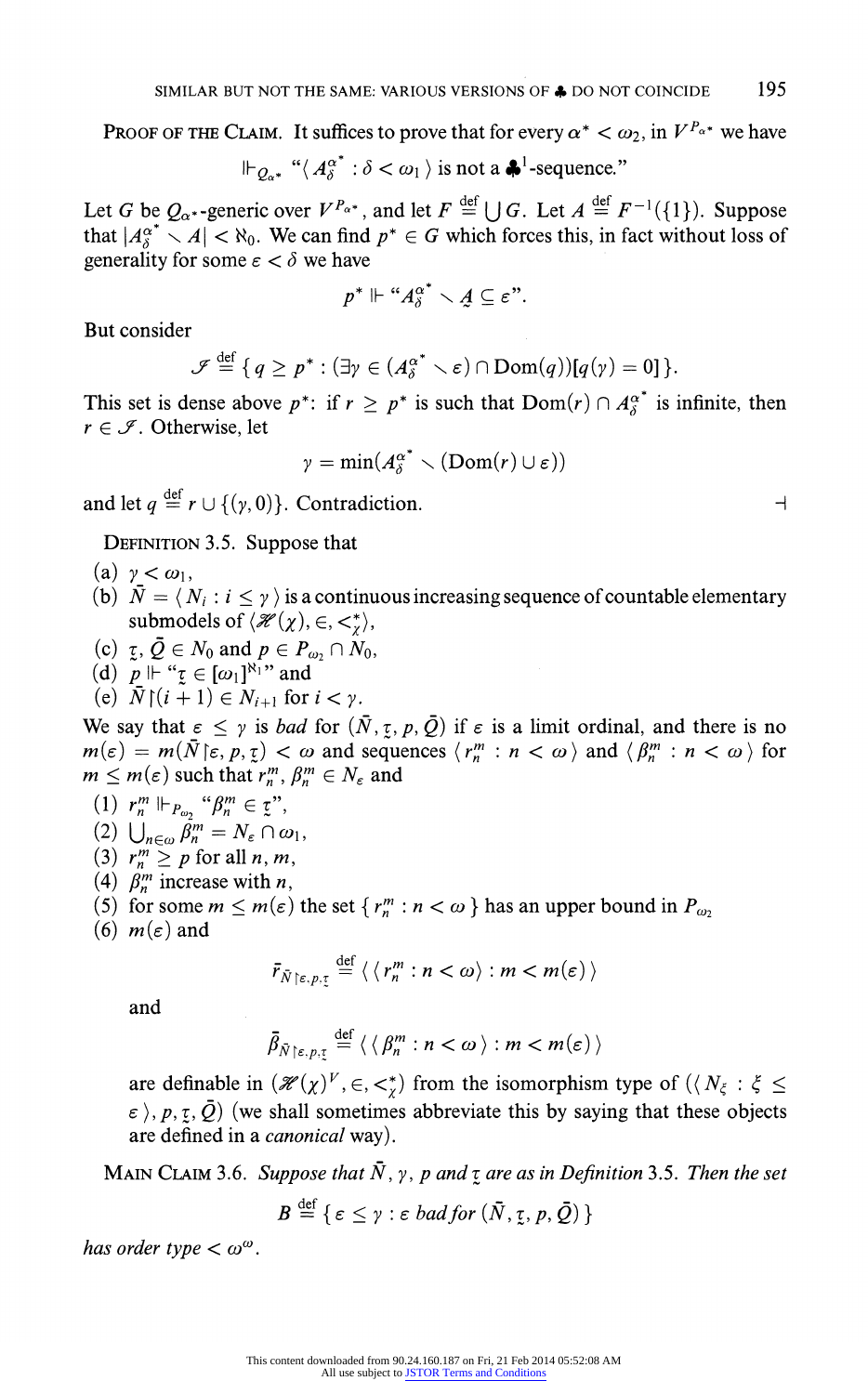**PROOF OF THE MAIN CLAIM.** Fix such  $\bar{N}$ ,  $\gamma$ ,  $p$  and  $\tau$ . We define  $\bar{p} = \bar{p}(\gamma, \bar{N}, \tau, p)$ as in Subclaim 2.15 and  $p_*, q^*, w^*, b$  as in the proof of Main Claim 2.14. We shall show that  $B \subseteq b$ , by taking any limit ordinal  $\varepsilon^* \in (\gamma + 1) \setminus b$  and showing that it **is not in B.** 

Given  $\varepsilon^*$ , we define  $n^*$ ,  $\xi$  and  $\langle r_n : n < \omega \rangle$  and  $\langle \beta_n : n < \omega \rangle$  the way we did in **the proof of Main Claim 2.14.** We let  $m(\varepsilon^*) = 2^{n^*} - 1$ . For  $m \leq m(\varepsilon^*)$ , we let  $\{ i_m^m : n < \omega \}$  be the increasing enumeration of

$$
\{i < \omega : i = m \pmod{2^{n^*}}\}
$$

and let  $r_n^m = r_{i_n^m}$  and  $\beta_n^m = \beta_{i_n^m}$ . We shall show that for some  $m \leq m(\varepsilon^*)$ , the sequence  $\langle r_n^m : n < \omega \rangle$  has an upper bound in  $P_{\omega_2}$ . Recall the definition of  $\alpha_l$  for  $1 \leq n^*$  from the proof of Main Claim 2.14. Notice that it is not a priori clear that  $\bigcup_{n \leq \omega} r_n^m$  is a condition, as it may happen that for some  $l < n^*$  it is forced that

$$
\underline{X}_l \stackrel{\text{def}}{=} \bigcup_{n < \omega} \text{Dom}(r_n^m)(\alpha_l) \cap \underline{A}_{N_{\varepsilon^*} \cap \omega_1}^{\alpha_l}
$$

is infinite, yet  $\bigcup_{n<\omega} r_n^m(\alpha) | X_i|$  is 0 only finitely often.

By induction on  $l \leq n^*$  we choose  $q_l^* \in P_{\alpha_l}$  and  $k_l < 2^l$ , so that

- (a)  $q_i^* \geq p_* \upharpoonright \alpha_l$ ,
- **(b)**  $(\forall n < \omega)[n = k_1 \pmod{2^l} \Longrightarrow r_n \upharpoonright \alpha_l \leq q_l^*].$
- (c)  $q_l^* \leq q_{l+1}^*$ .

This clearly suffices, as we have that  $q_{n^*} \in P_{\omega_2}$  is a common upper bound of  $\{r_n^{k_{n^*}} : n < \omega\}$ .

Let  $q_0^* \stackrel{\text{def}}{=} q^* \upharpoonright \alpha_0 = p_* \upharpoonright \alpha_0$ . Given  $q_i^* \in P_{\alpha_i}$  and  $k_l < 2^l$  for some  $l < n^*$ . Let

$$
\Gamma \stackrel{\text{def}}{=} \{ n < \omega : n = k_l \pmod{2^l} \}.
$$

Let  $k'_1 \stackrel{\text{def}}{=} k_i$  and  $k'_2 \stackrel{\text{def}}{=} k_i + 2^l$ . Then  $\Gamma = \Gamma_1 \cup \Gamma_2$ , where  $\Gamma_1$  and  $\Gamma_2$  are infinite disjoint and defined by the following, for  $j \in \{1, 2\}$ .

$$
\Gamma_j \stackrel{\text{def}}{=} \{ n \in \Gamma : n = k'_j \; (\text{mod } 2^{l+1}) \}.
$$

**If** 

$$
q_l^* \Vdash \text{``}\bigcup_{n \in \Gamma_j} \text{Dom}(r_n(\alpha_l)) \cap \mathcal{A}_{N_{\varepsilon^*} \cap \omega_1}^{\alpha_l} \text{ finite''}
$$

for at least one  $j \in \{1, 2\}$ , let  $j^*$  be the smallest such j and let  $k_{l+1} \stackrel{\text{def}}{=} k'_{i^*}$ . Let

$$
q_{l+1}^* \stackrel{\text{def}}{=} q_l^* \frown \left\{ \left( \alpha_l, \bigcup_{n \in \Gamma_{j^*}} r_n(\alpha_l) \right) \right\} \frown p_* \mathfrak{f}(\alpha_l, \alpha_{l+1}).
$$

Otherwise, we can find some  $q'_i \in P_{\alpha_i}$  such that  $q'_i \geq q_i^*$  and

$$
q'_{l} \Vdash \text{``}\bigcup_{n \in \Gamma_2} \text{Dom}(r_n(\alpha_l)) \cap \mathcal{A}_{N_{\varepsilon^*} \cap \omega_1}^{\alpha_l} \text{ infinite''}.
$$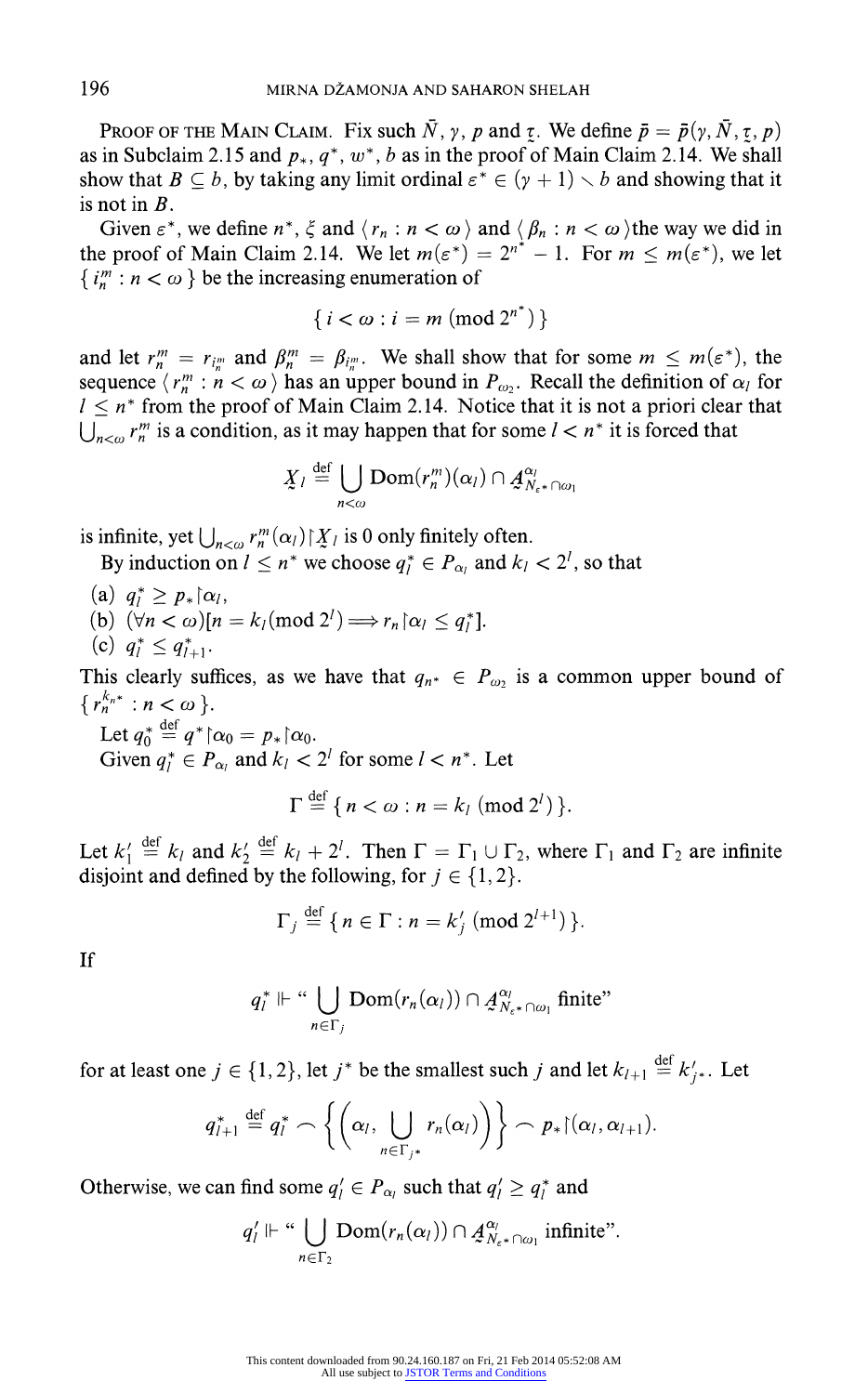Let  $i^* \stackrel{\text{def}}{=} 1$  and  $k_{l+1} \stackrel{\text{def}}{=} k'_1$ , and let

$$
q_{l+1}^* \stackrel{\text{def}}{=} q_l' \frown \left\{ \left( \alpha_l, \bigcup_{n \in \Gamma_1} r_n(\alpha_l) \cup 0_{\bigcup_{n \in \Gamma_2} \text{Dom}(r_n(\alpha_l)) \setminus \xi} \right) \right\} \frown p_* \upharpoonright (\alpha_l, \alpha_{l+1}).
$$

**(Remember that for**  $n_1 \neq n_2$ **, we have that**  $Dom(r_{n_1}(\alpha_1)) \setminus \xi$  **and**  $Dom(r_{n_2}(\alpha_1)) \setminus \xi$ **are disjoint.)** 

Observe, similarly to Subclaim 2.19, that the choice of  $\bar{r}$  and  $\bar{\beta}$  in this proof was **canonical.**  $\rightarrow$ 

**CLAIM 3.7.**  $\Vdash_{P_{\omega_2}} \clubsuit^{\bullet}$ .

**PROOF OF THE CLAIM.** Let  $\langle \bar{N}^{\delta} = \langle N_i^{\delta} : i < \delta \rangle : \delta < \omega_1 \rangle$  be as in the proof of Claim 2.20, as well as  $N^{\delta}$  for limit ordinal  $\delta < \omega_1$ .

For limit  $\delta < \omega_1$ , we define  $n^*(\delta)$  and  $\langle A_3^m : m \leq m^*(\delta) \rangle$  as follows.

**If**  $\bar{\beta}_{\bar{N}^{\delta}, p^{\bar{N}_{\delta}}, \bar{r}^{\bar{N}_{\delta}}}$  and  $\bar{r}_{\bar{N}^{\delta}, p^{\bar{N}_{\delta}}, \bar{r}^{\bar{N}_{\delta}}}$  are well defined, then we let  $m^*(\delta) \stackrel{\text{def}}{=} m_{\bar{N}^{\delta}, p^{\bar{N}_{\delta}}, \bar{r}^{\bar{N}_{\delta}}}$  and for  $m \leq m^*(\delta)$  we let  $A_{\delta}^m \stackrel{\text{def}}{=} \{ \beta_n^m : n < \omega \}$ . Otherwise, we let  $m_{\delta}^* = 0$  and  $A_{\delta}^0$  be the range of any cofinal  $\omega$ -sequence in  $\delta$ .

**We claim that** 

$$
\langle \langle A_{\delta}^m : m \leq m^*(\delta) \rangle : \delta < \omega_1 \rangle
$$

**exemplifies that**  $V^P \models \clubsuit^{\bullet}(\omega_1)$ .

**Suppose that** 

 $p^* \Vdash ``\zeta^* \in [\omega_1]^{\aleph_1}$  and for all  $\delta$ , *m* we have  $A_\delta^m \setminus \zeta^* \neq \emptyset$ ".

Let  $\bar{N}$ , C,  $\delta$  and F be as in the proof of Claim 2.20. It is easily seen that  $q_{n*}$  obtained as in the proof of Main Claim 3.6 exemplifies a contradiction.  $\Box$ 

#### **REFERENCES**

**[1] U. ABRAHAM, M. RUBIN, and S. SHELAH, On the consistency of some partition theorems for contin**uous colorings, and the structure of  $N_1$ -dense real order types, **Annals of Pure and Applied Logic**, vol. 29 **(1985), pp. 123-206.** 

**[2] S. FUCHINO, S. SHELAH, and L. SOUKUP, Sticks and clubs, preprint.** 

[3] R. B. JENSEN, The fine structure of the constructible hierarchy, Annals of Mathematical Logic, vol. 4 **(1972), pp. 229-308.** 

**[4] I. JuHAsz, A Weakening of 4, with applications to topology, Commentationes Mathematicae Universitae Carolinae, vol. 29 (1988), no. 4, pp. 767-773.** 

[5] P. KOMJÁTH, Set systems with finite chromatic number, **European Journal of Combinatorics**, vol. 10 **(1989), pp. 543-549.** 

**[6] K. KUNEN, Set theory, an introduction to independence proofs, North-Holland, Amsterdam, 1980.** 

**[7] A. J. OSTASZEWSKI, On countably compact perfectly normalspaces, Journal ofLondon Mathematical Society, vol. 2 (1975), no. 14, pp. 505-516.** 

**[8] M. RAJAGOPALAN, Compact C-spaces and S-spaces, General topology and its relations to modern analysis and algebra IV, Proceedings of the fourth Prague topological symposium, 1976, Part A: Invited papers (J. Novak, editor), Lecture Notes in Mathematics, vol. 609, Springer-Verlag, 1977, pp. 179-189.** 

**[9] S. SHELAH, Proper and improper forcing, Perspectives in Mathematical Logic, Springer-Verlag, accepted.**